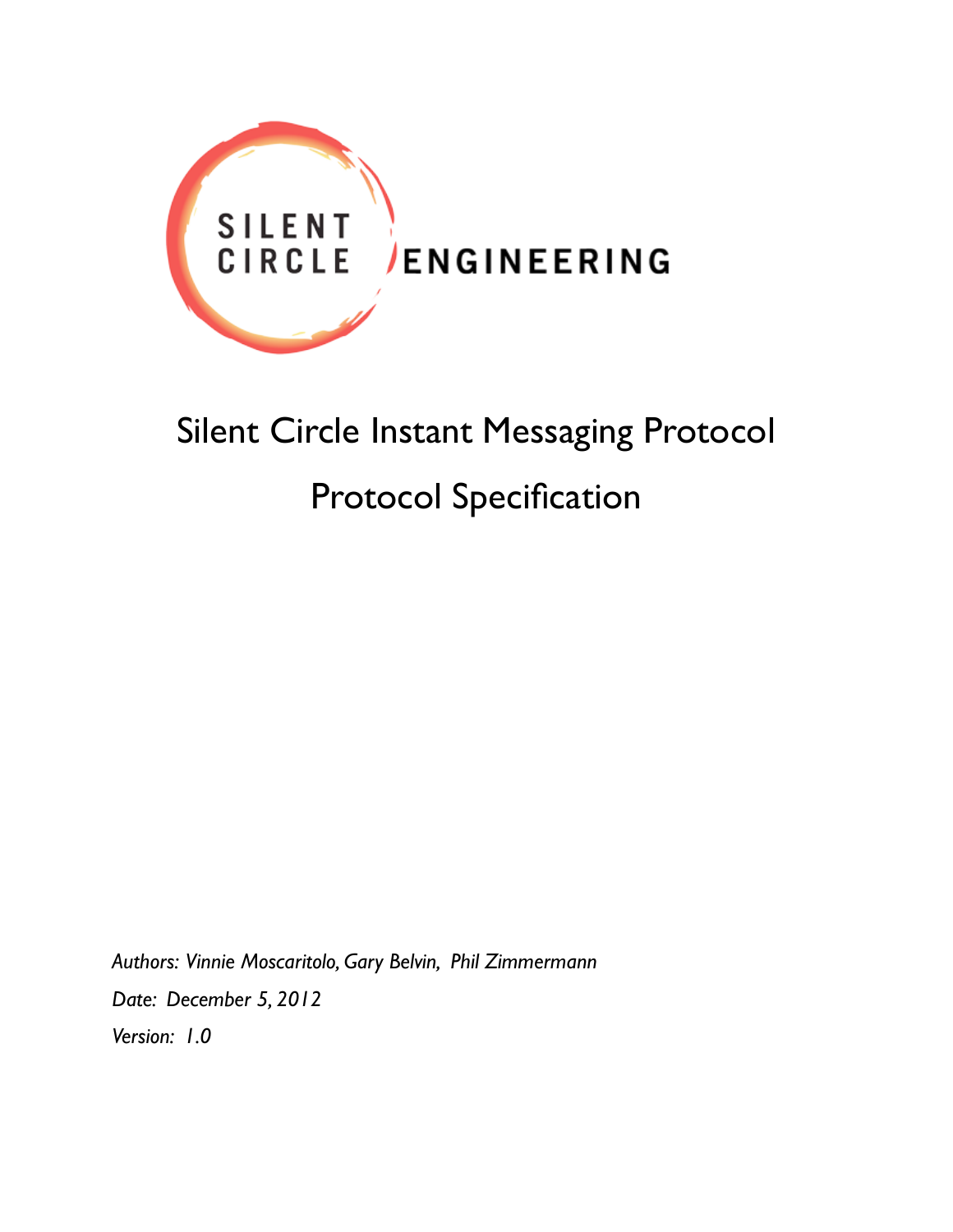# **Table of Contents**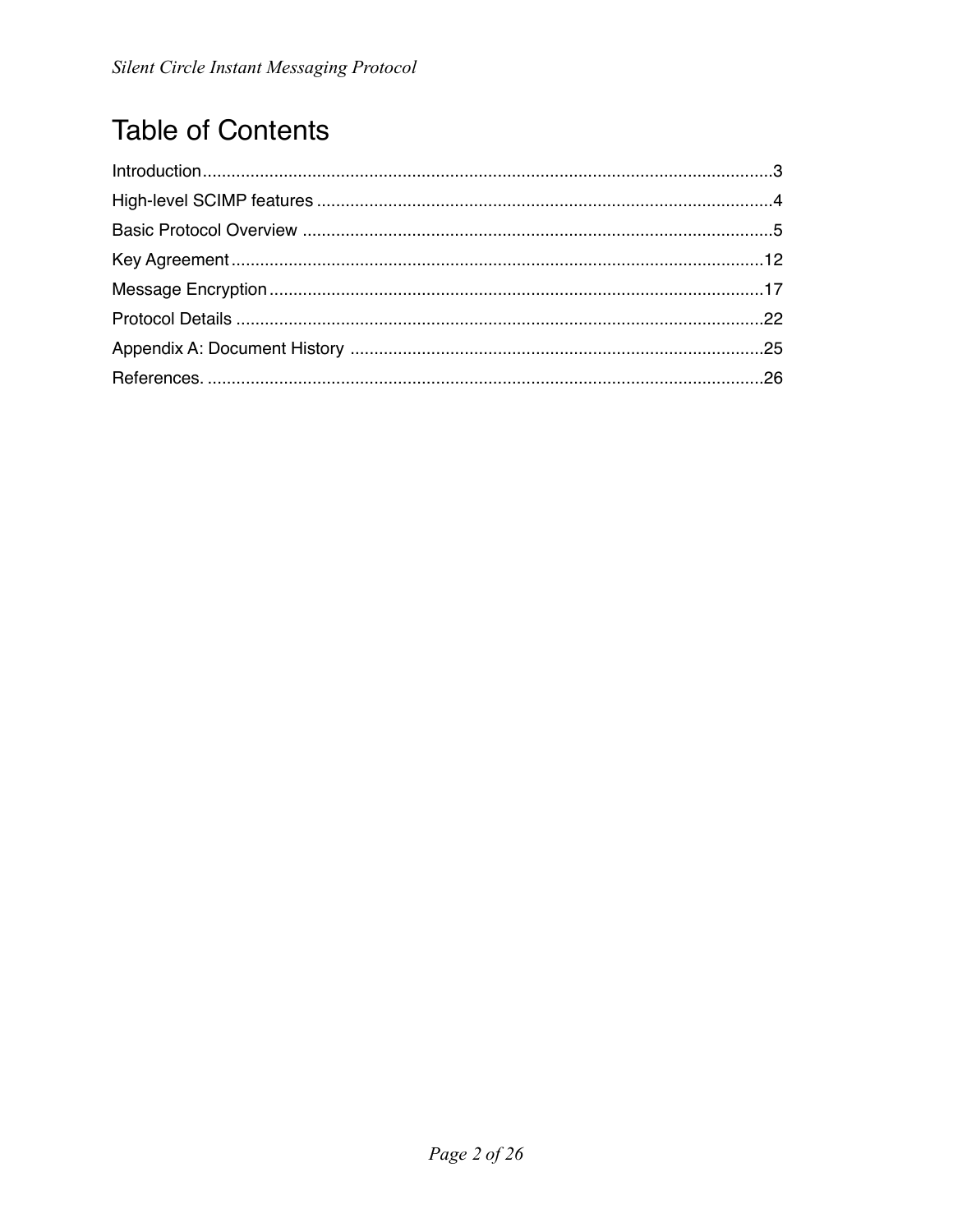# <span id="page-2-0"></span>Introduction

Silent Circle Instant Messaging Protocol (SCIMP) enables you to have a private conversation over instant message transports such as XMPP (Jabber). You could argue that the world doesn't really need another instant message protocol, but the existing protocols didn't have all of the features we wanted, or had unnecessary complexity. SCIMP draws from a number of related protocols. In designing SCIMP, we have drawn many ideas from:

- ZRTP: Media Path Key Agreement for Unicast Secure RTP [ZRTP]
- OTR: Off The Record [OTR]
- SSMS: Secure Short Message Service [BELV]
- Cryptocat: The Cryptocat Project [NADM]

SCIMP provides strong encryption, perfect forward secrecy and message authentication. Further, we have incorporated many NIST-approved methods and protocols into its design including:

- Elliptic Curve Diffie–Hellman (ECDH), NIST 800-56A
- Counter with CBC-MAC (CCM), NIST 800-38C
- Key Derivation, NIST 800-108
- Secure Hash Standard, FIPS 180-4
- Advanced Encryption Standard (AES), FIPS 197

While it is not our immediate intent to FIPS-140 validate the SCIMP library, we have experience with that process and the overall design is not incompatible with that goal.

We have also optionally added the Skein family of hash and message authentication function as a cipher suite.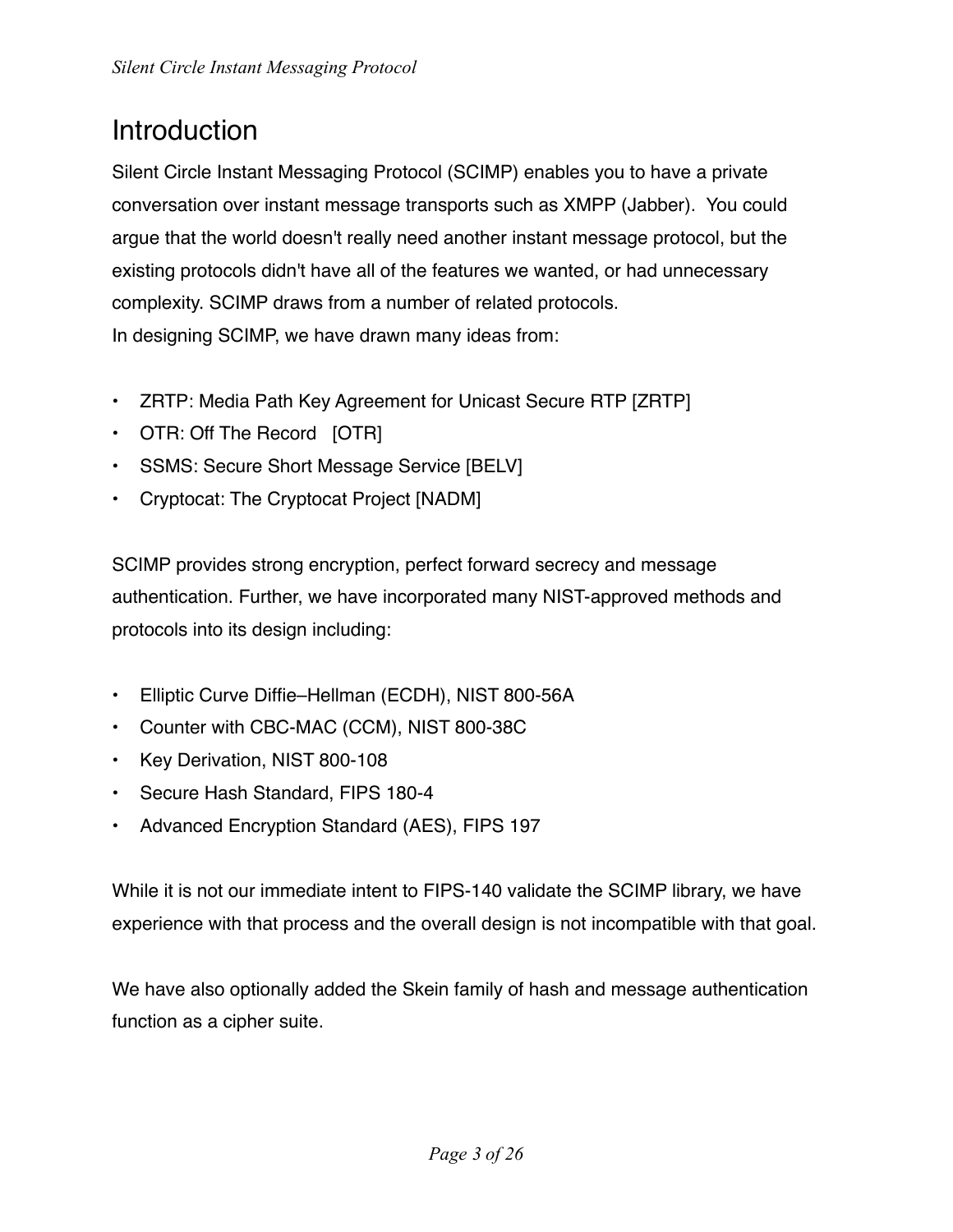The protocol is placed completely into the public domain, and the implementation code is open source. It is designed and written by Silent Circle, LLC.

# <span id="page-3-0"></span>High-level SCIMP features

SCIMP has a number of features:

#### **Easily analyzed, easily implemented**.

This was important to us, it's one thing to put our code for open source, but it is next to useless if the code is difficult to analyzed and build.

#### **Relatively few options.**

Options are both good and bad in a crypto protocol. If there are too few of them, then the protocol can't change with the times. If there are too many, the protocol is hard to build, test, and vet.

#### **NIST-vetted crypto primitives**.

While we don't always want to limit ourselves only to that suite, NIST selection and documentation of crypto primitives is a great place to start, so we did.

#### **Full 128-bit security.**

SCIMP is built to have a minimum of 128-bit security through-and-through.

#### **Simple, integrated authentication.**

All communications have the problem of how to authenticate to your partner the first time you talk, to reject man-in-the-middle and other eavesdroppers. SCIMP uses simple mechanisms that can integrate with voice communication and share that authentication.

#### **Designed for mobile devices**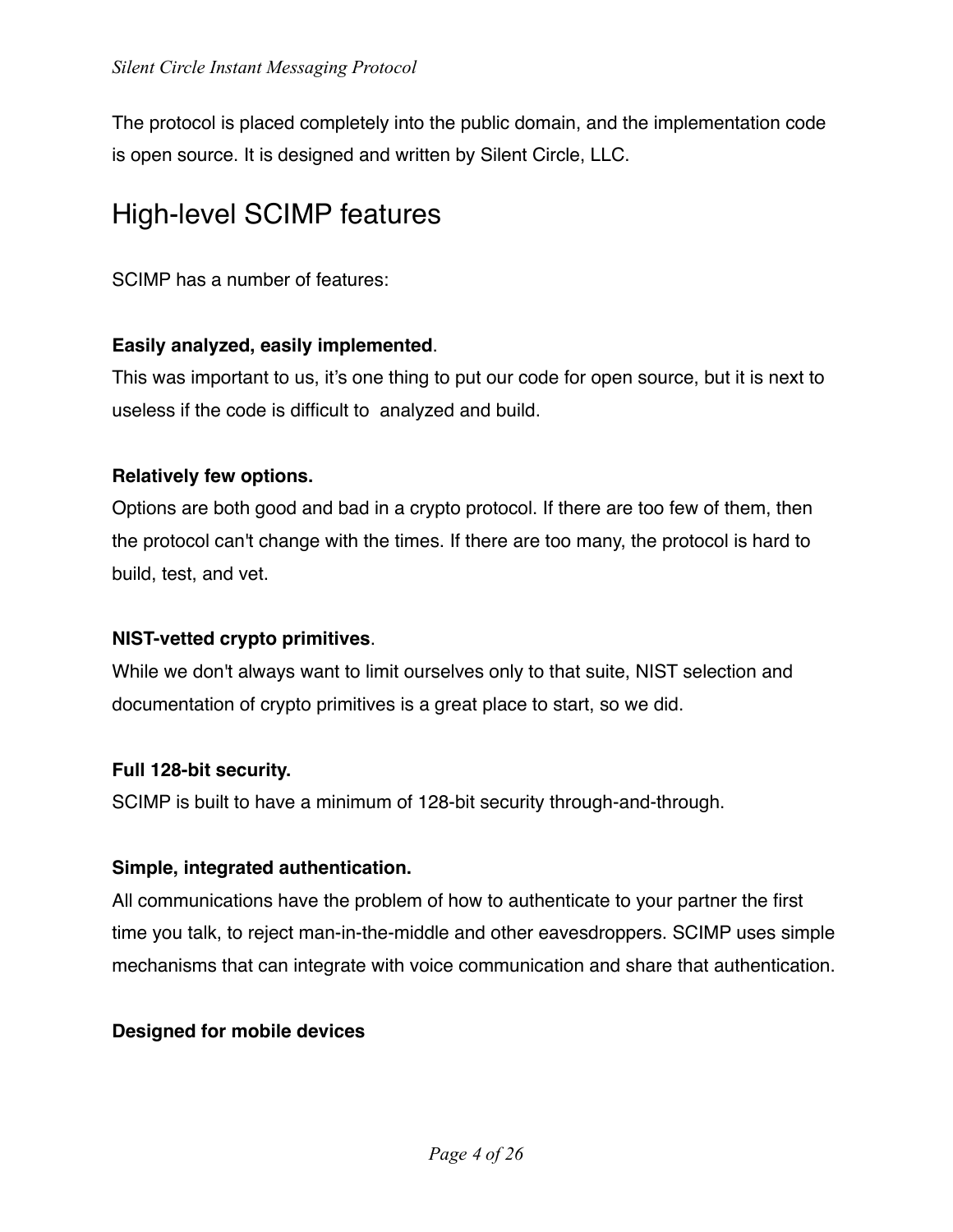After examining the popular text encrypting protocols we discovered that they had a number of shortcomings when employed over mobile devices. SCIMP has been designed for use with mobile devices from the beginning.

# <span id="page-4-0"></span>Basic Protocol Overview

A lot of the SCIMP design derives from ZRTP. The key agreement protocol employs an ephemeral Elliptic Curve Diffie-Hellman (EC-DH) key agreement to establish a shared secret without invoking a trusted third-party. Authenticity is provided by key continuity using hash commitments of a shared secret, similar to ZRTP and optionally a verbal form of user authentication. Together, key continuity and user authentication prevent man-in-the-middle attacks from going unnoticed.

The data messages are protected with authenticated encryption using Counter with Cipher Block Chaining-Message Authentication Code (CCM), as defined in [NIST](http://csrc.nist.gov/publications/nistpubs/800-38C/SP800-38C_updated-July20_2007.pdf)  [Special Publication SP800-38C.](http://csrc.nist.gov/publications/nistpubs/800-38C/SP800-38C_updated-July20_2007.pdf)

### Key Negotiation

The Key Agreement Protocol for SCIMP establishes an ephemeral shared secret using a minimal set of messages. SCIMP uses the Elliptic Curve Diffie-Hellman (ECDH) primitive for shared secret computation, with key continuity and one-time verbal authentication for man-in-the-middle detection.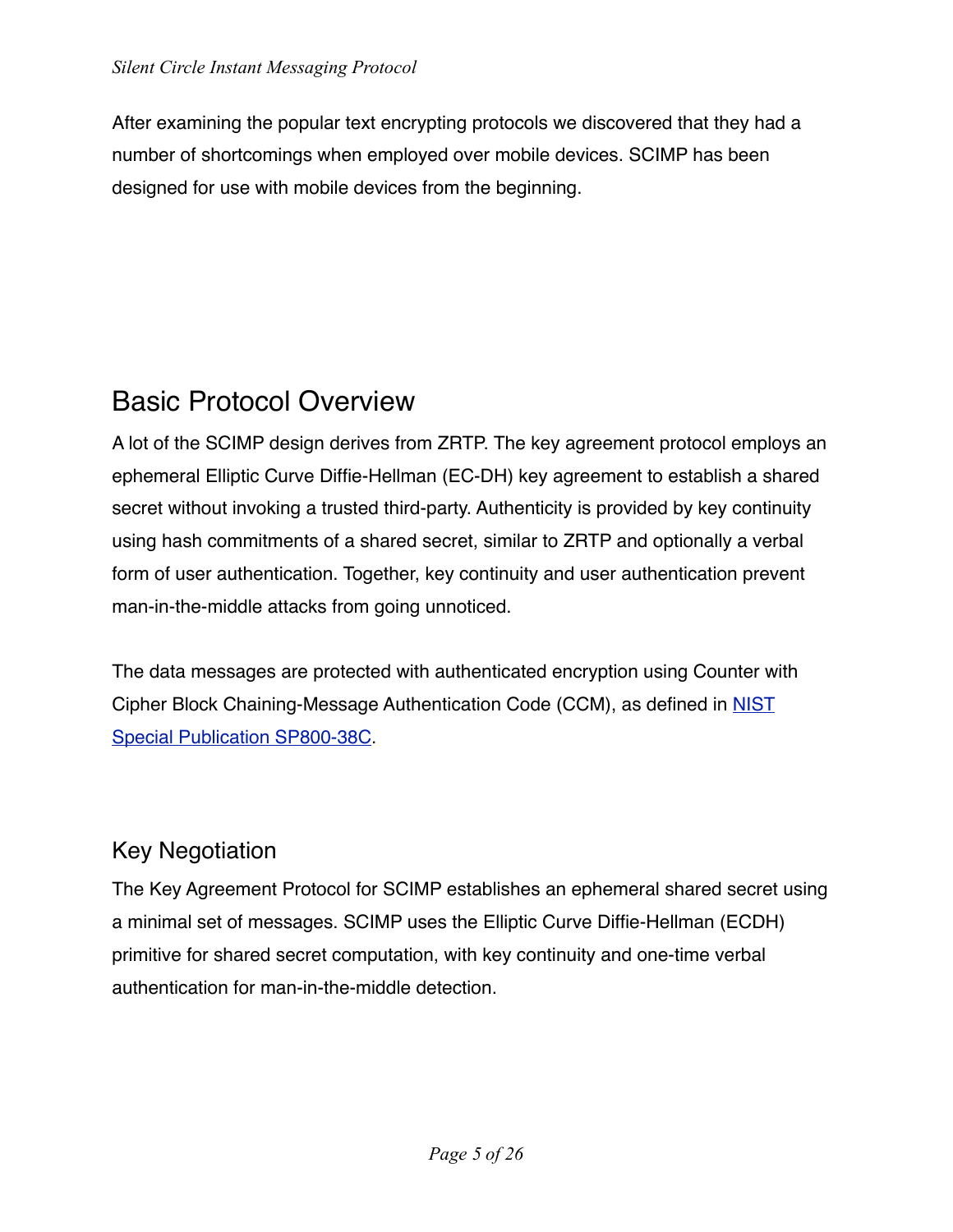SCIMP has the advantage of being completely peer-to-peer. There is no need for third parties and you don't have to worry about preventing accidental exposure of long term secrets.

SCIMP begins with the initiator sending a hash commitment to the responder on a freshly generated ECDH public key. The responder generates and sends back his public key, without knowing the initiator's public key.

Because the initiator also generated her public key without knowing the responder's key, an adversary was prevented from controlling the result of the Diffie-Hellman computation.

Hashes of a cached secret are also included in the first two messages. The cached secret is a bit of key material saved from previous executions of the protocol, if applicable (in the absence of a cached secret a random value is sent). The two parties can use this to determine if they have shared key material that matches. Because someone attempting a man-in-the-middle attack wouldn't know or have access to this shared key material, it provides both parties a way to identify if someone is attempting to impersonate the other.

The last step of SCIMP involves sending a message authentication code on a known value to the other party, proving that the protocol completed successfully and that the initiator has access to her private key. Once this has been confirmed, both parties refresh their cached secret with a new value derived from the freshly computed shared secret.

This action breaks the advantage of an adversary who may have previously compromised cached secrets. As soon as an authentic key agreement takes place, a new cached secret is generated and secrecy is restored to the protocol.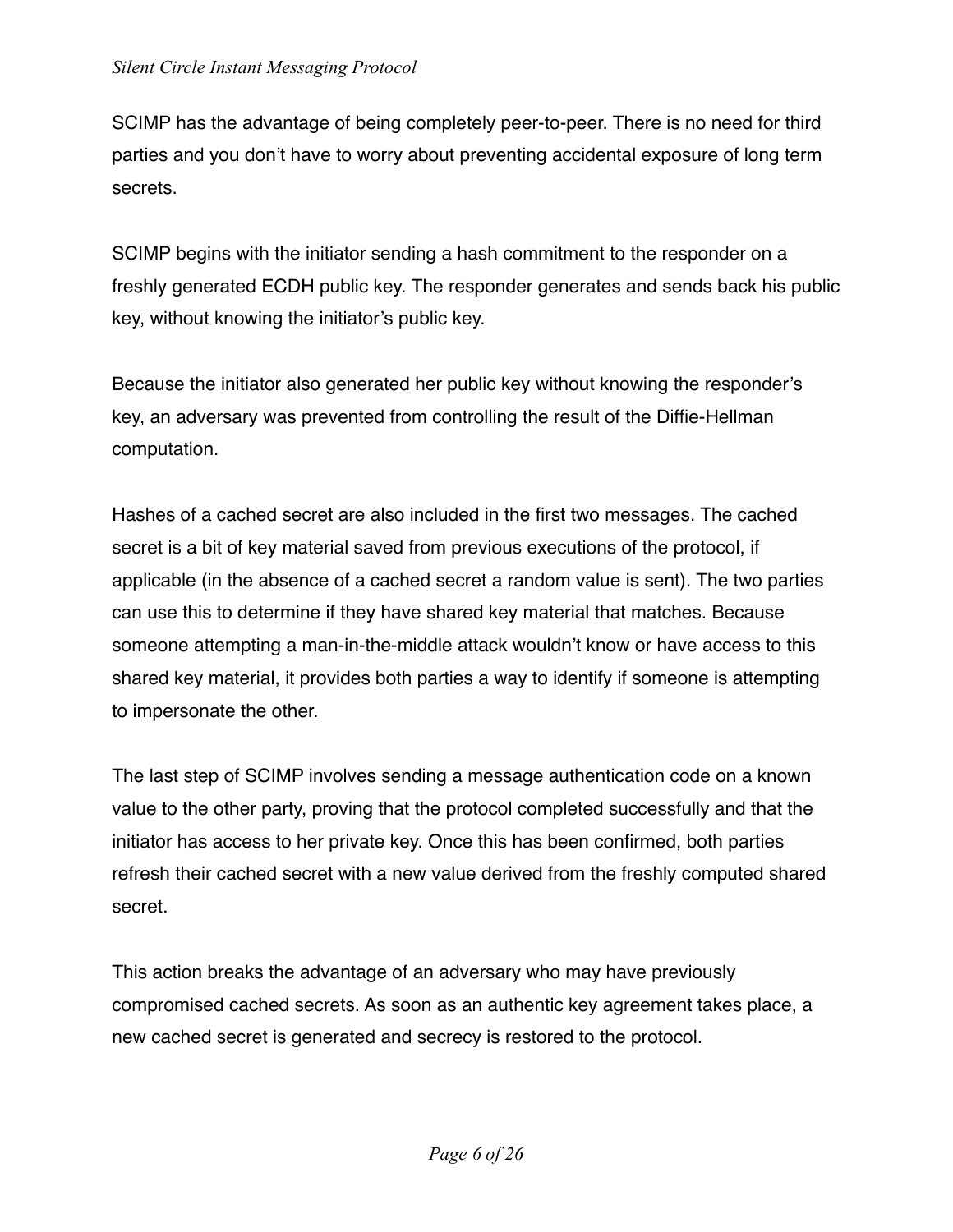Once SCIMP has completed, a Short Authentication String (SAS) is displayed to the user to verify the absence of a man-in-the-middle attack. Due to key continuity, the user may verify the SAS with the other party at any time. Using a phone to contact the other party, for example, the user can gain confidence in the identity of the other party based on a number of clues using standard human interaction. An attacker would need to duplicate all these clues when the two parties were checking the SAS and remain undetected while leaving the rest of the conversation undistorted in order to be successful.



Figure 1: SCIMP Protocol Diagram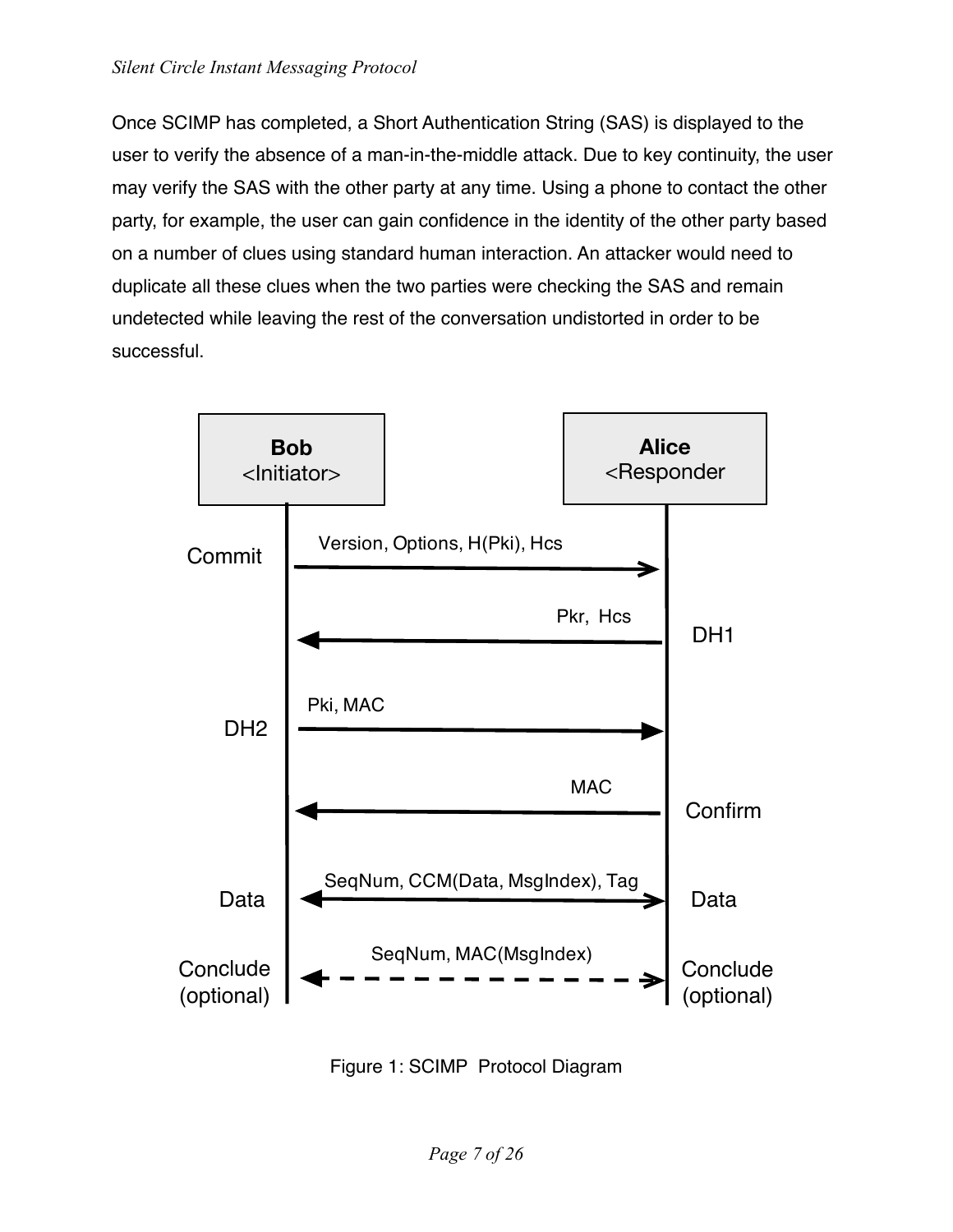# Algorithms and Ciphers

The SCIMP initiator specifies what suite of algorithms to use in the commit message. If the responder does not support the algorithms requested, the responder ignores that commit message. The responder can send his own commit message, specifying a different suite of algorithms to use, starting the process over. Table 1 describes the options and their meanings.

| Suite | Hash           | <b>KDF/MAC</b> | Cipher         | <b>Public Key</b> |
|-------|----------------|----------------|----------------|-------------------|
|       | <b>SHA-256</b> | HMAC/SHA-256   | <b>AES-128</b> | <b>ECC-384</b>    |
| -2    | SHA-512/256    | HMAC/SHA-512   | AES-256        | <b>ECC-384</b>    |
| . ვ   | SKEIN-512/256  | SKEIN-MAC-512  | AES-256        | <b>ECC-384</b>    |

Table 1: SCIMP Cipher Suites

### Hash Commitment

The hash commitment forces the adversary to select a public key without knowing the other party's key. This restricts the adversary to one attempt at finding a collision in the short authentication string (SAS), thus allowing the SAS to be much shorter than it otherwise would need to be. Without the hash commitment, the adversary could acquire the public keys for his two victims before searching for his own pair of keys that would result in an SAS collision. Such a collision would allow the adversary to set up two agreements that generated the same SAS string on both victim devices for a successful and undetected man-in-the-middle attack.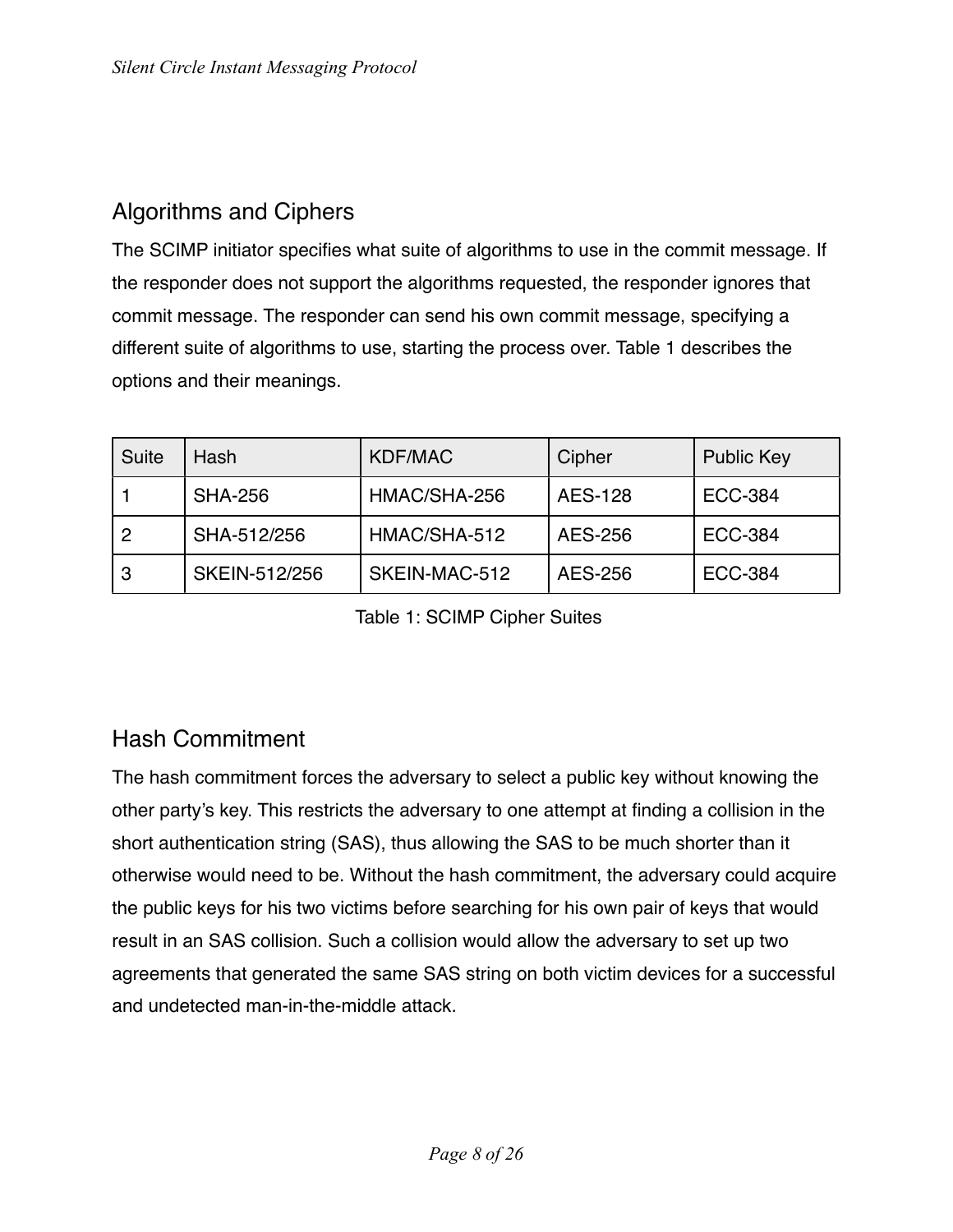This attack is restricted in SCIMP by forcing the adversary to select a public key prior to knowing the public key of the other party. Without the other key, the adversary cannot predict what the SAS value will be, and is forced to make a single blind guess.

The hash commitment *Hc* is checked when the initiator sends his public key in DH2 (see Figure 1). If the check fails, a man-in-the-middle attack is in progress. The user is warned, and the protocol stopped. The hash commitment is performed on the *Pki* as it is sent in the DH2 message, using network byte order with BER encoding.

*Hc = H(Pki) (512 bits) (1.1)*

# Commit Contention

Two end points may attempt to initiate a key negotiation at the same time. Each end point may send the other a commit message before receiving the commit message of the former.

The protocol will flag an error and it is up to the application to decide what to do. One way this contest can broken is to compare the hash values of the hash commitment in big endian integer format, and discarding the message with the lower value. The side that sent the commit with the higher value becomes the initiator and the other side, the responder.

# Cached Secret Comparison

Each device stores a long term cached secret for each party it has successfully executed the protocol with in the past. These cached secrets are tied into the key derivation function to achieve key continuity. Key continuity gives us confidence that the user with which are communicating today is the same person with which we communicated last week. Key continuity has been used in a number of protocols including SSH[Gut08].

To determine if two parties have cached secrets (cs), each party sends a non-invertible hash of their cached secret to the other. The initiator does this in the commit message,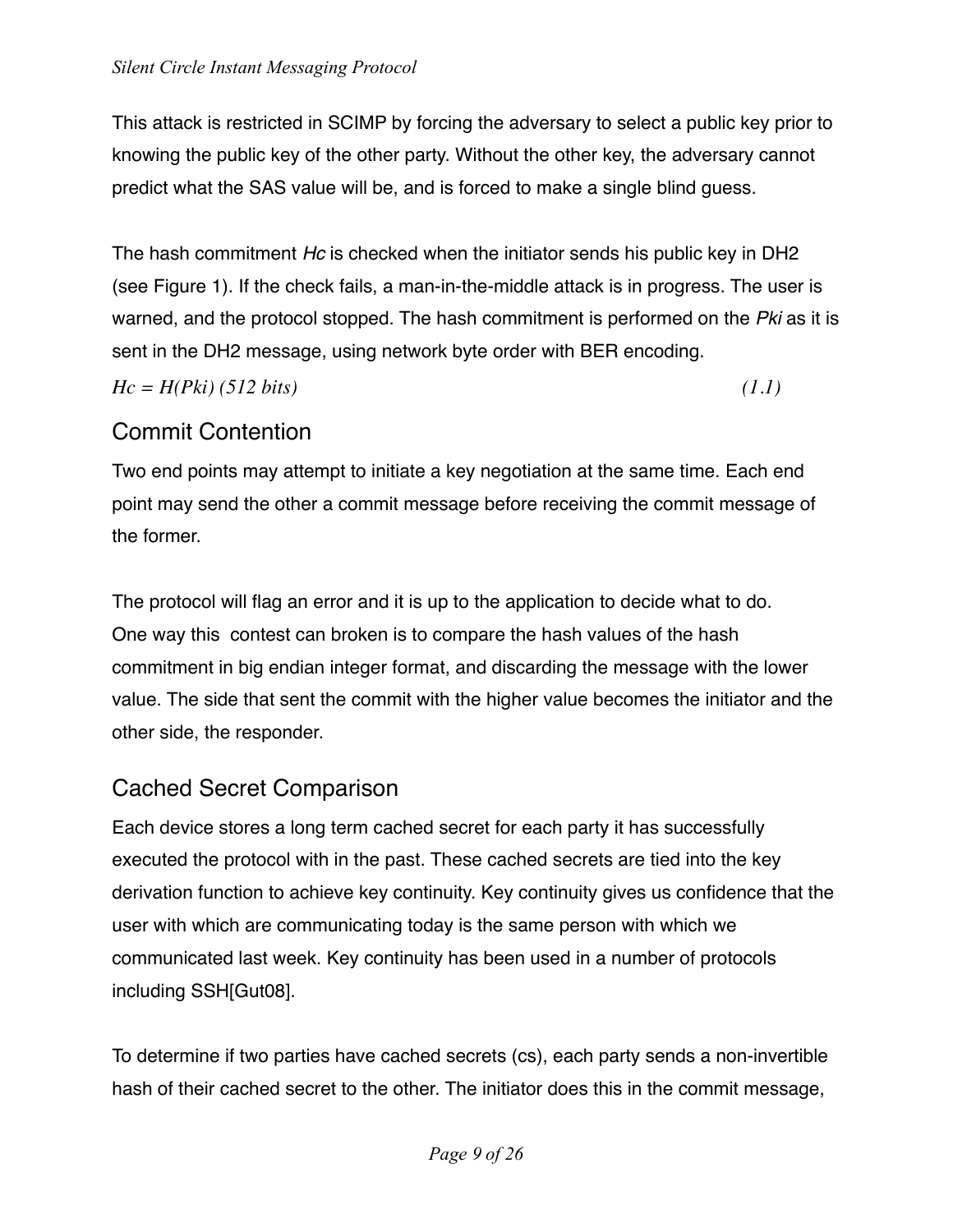and the responder includes it in the DH1 message. If no cached secret is available, a random value is substituted for *cs* to avoid leaking information about the cache state. *Hcsi* is sent in the commit message and *Hcsr* is sent in DH1. To further avoid leaking information about the state of the cached secret, the MAC is computed on a salt available in the commit and DH1 messages.

$$
Hcsi = MAC(cs, H(Pki) || "Initiator") (First 64 bits)
$$
\n
$$
(1.2)
$$

#### *Hcsr = MAC(cs,H(Pkr) ||"Responder") (First 64 bits) (1.3)*

These values are computed locally and compared against the values received from the other party to determine the presence of a cached secret. If the hashes match, the cached secret exists and is shared between both parties. If they do not match, a null is used in place of *cs* in the key derivation function.

If a device stores a cached secret for a particular party, the cached secret comparison is expected to succeed. If the comparison fails when a cached secret is available, then one of the parties may have lost their secrets due to a device reset, or there may be a man-in-the-middle (MiTM) attack in progress. In the case of a mismatch, the user must be warned that a MiTM attack may be underway, and advise the user to verify the short authentication string as soon as possible to verify that the MiTM is not present.

If a mismatch occurs, the cache is not updated until after the user has verified the short authentication string (SAS) with the other party. The user should be warned of this condition on every key agreement until the condition has been resolved.

When no attacker is suspected, the cached secret cache is updated with a new value after a successful key agreement has been confirmed by receipt of confirmation MACs

#### *cs = KDF(Z, "RetainedSecret", Context, 256) (1.4)*

Because previous cached secret key material is mixed into the key derivation, a successful attack on key negotiation must involve both a compromise of the cached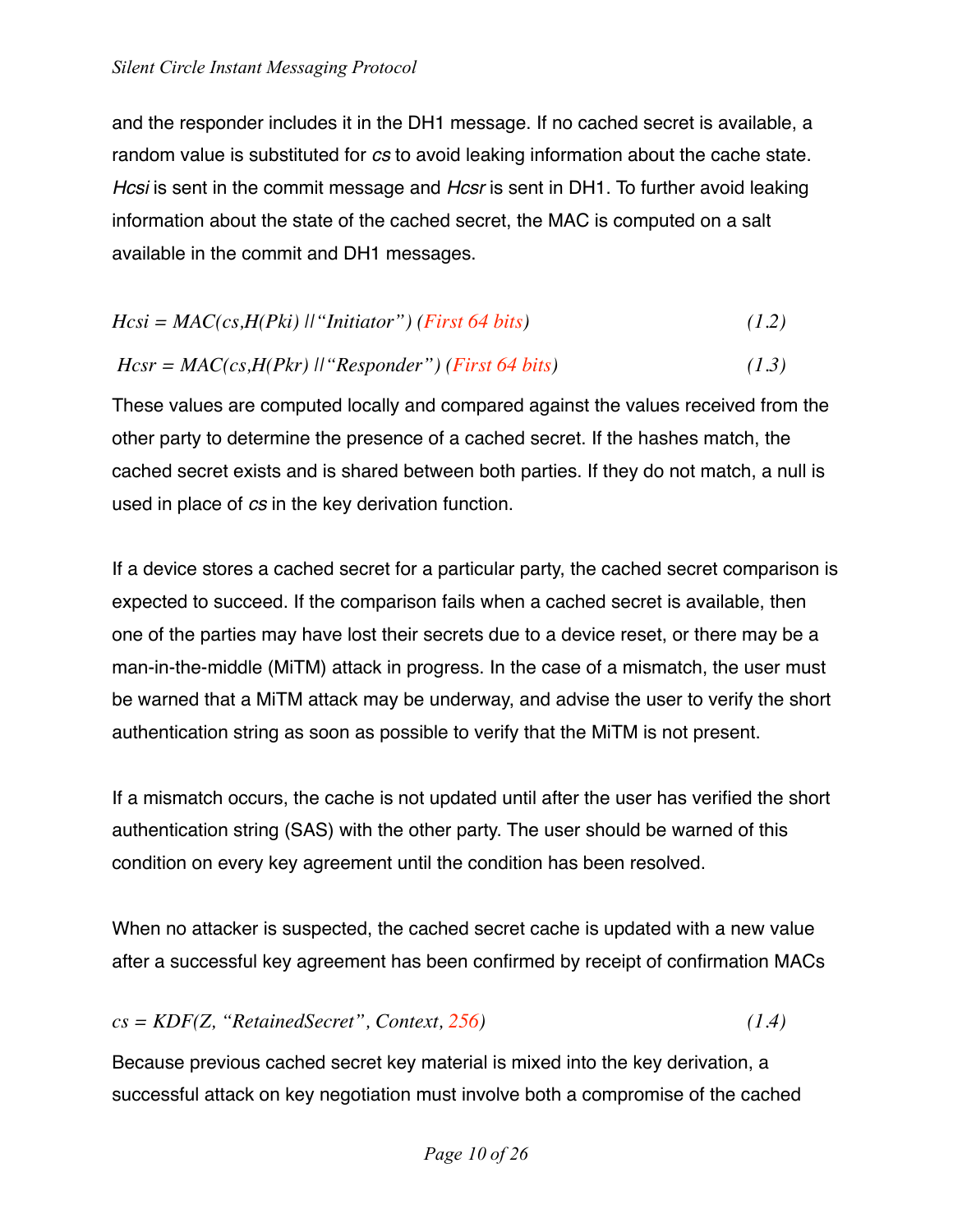secrets on the device as well as a man-in-the-middle attack on the next key negotiation. If the adversary misses just one key negotiation, the cached secrets are replaced with fresh, secret values and the protocol self-heals.

## Short Authentication String (SAS)

The Short Authentication String (SAS) is the first 20 bits of the SAS hash. The commit message includes a designation of what SAS rendering scheme to use:

- **0x01** The SAS is displayed to the user as a 4 character Base32 string using the encoding described in section 5.1.6 of RFC 6189[ZJC11]. That encoding scheme is designed for ease of human use. The output alphabet is all lower case, excludes characters that are easily confused, and padding characters are left out.
- **0x02** The 4 characters of the prior scheme are displayed to the user using the NATO phonetic alphabet as an aid to auditory clarity in verbal confirmation. If the end-point interface is not large enough for NATO words, however, this option downgrades to the first option.
- **0x03** The SAS is displayed to the user as 6 hexadecimal letters

*Ksas =KDF(Kdk2,"SAS",Context,20) (1.5)* 

Silent Circle recommends that users make use of an alternative method to establish the identity of the receiving party and verify that the user has the same SAS value. A phone call would be sufficient for this purpose since confidence building cues such as voice timbre and manner of speech are present. These cues make it difficult for an adversary to convincingly impersonate the other party without being detected. If the two parties are physically co-located, they may even be able to compare their short authentication strings by placing their devices side-by-side.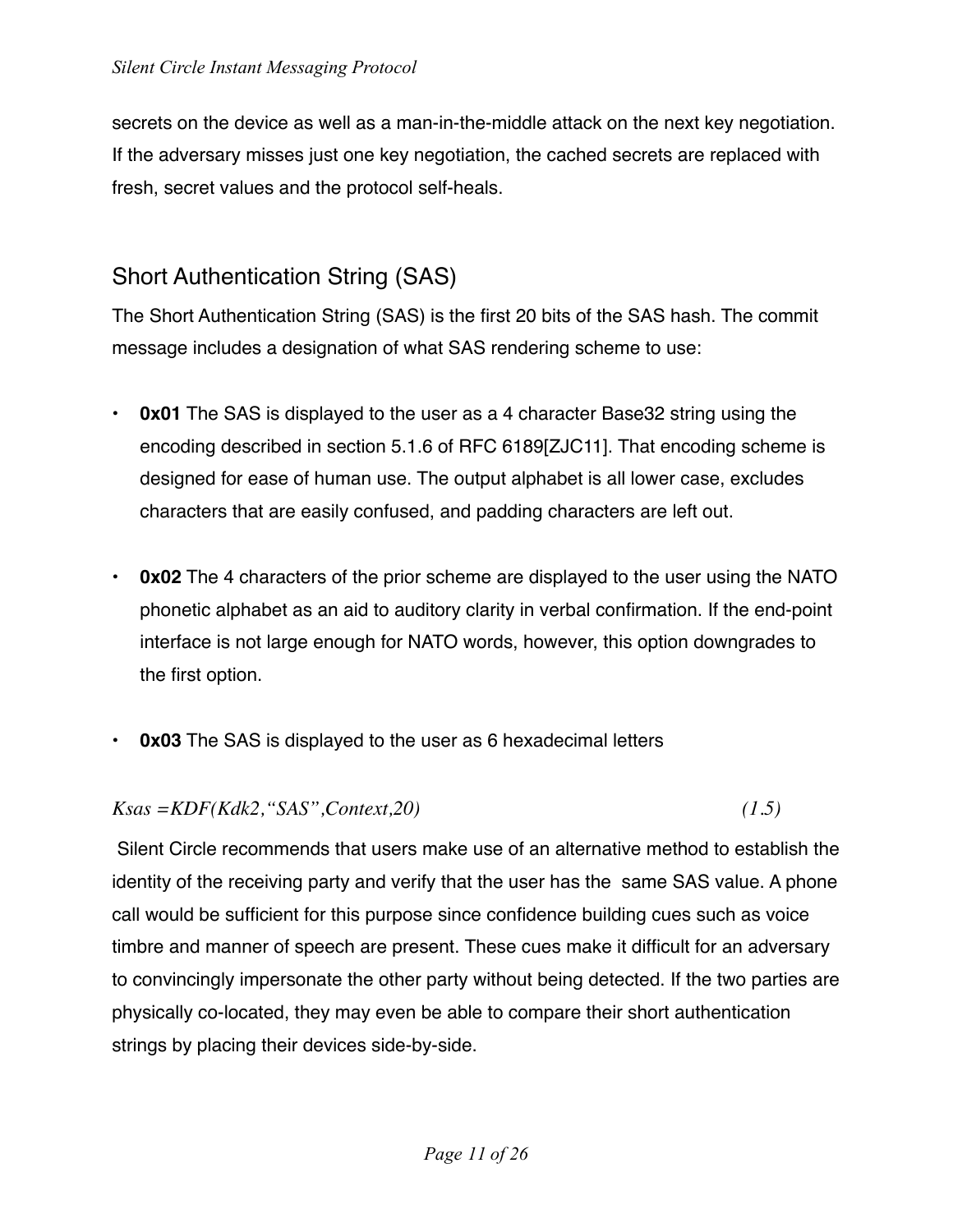Because the verification of the SAS cannot be automated, the security of SCIMP is dependent on the initiative of the user. This opens a window of vulnerability for lackadaisical users as an adversary may successfully perform a man-in-the-middle attack without detection until the first comparison of the SAS.

This vulnerability is offset by several considerations. The first is that the key continuity properties require the presence of the adversary during every key agreement. An absence during just one key negotiation would alert the user that key continuity has been broken, and subsequent key negotiations would be secure against undetected man-in-the-middle attacks. The second implication from key continuity is that a successful verification of the SAS means that all previous key agreements have succeeded without interference from the adversary.

### Partial Public Key Validation

Before using the public keys in DH1 and DH2 for computation, the keys must be verified. Public keys must have the correct modulus and not be the point at infinity. Full validation would also check that the public key is in the same subgroup as our ECC domain parameter curve, but this is an expensive operation for resource constrained devices.

The validation routing is performed as specified in 5.6.2.6 of NIST Special Publication 800- 56A[BJS07]. If any of the checks fail, the user should be alerted that a weak key attack is under way, and the protocol must be terminated.

- 1. Q must not be the point at infinity.
- 2. Q must be in the valid range of the elliptic curve group.

# <span id="page-11-0"></span>Key Agreement

The shared secret is computed using the process described in section 6.1.2.2 of NIST Special Publication 800-56A[BJS07].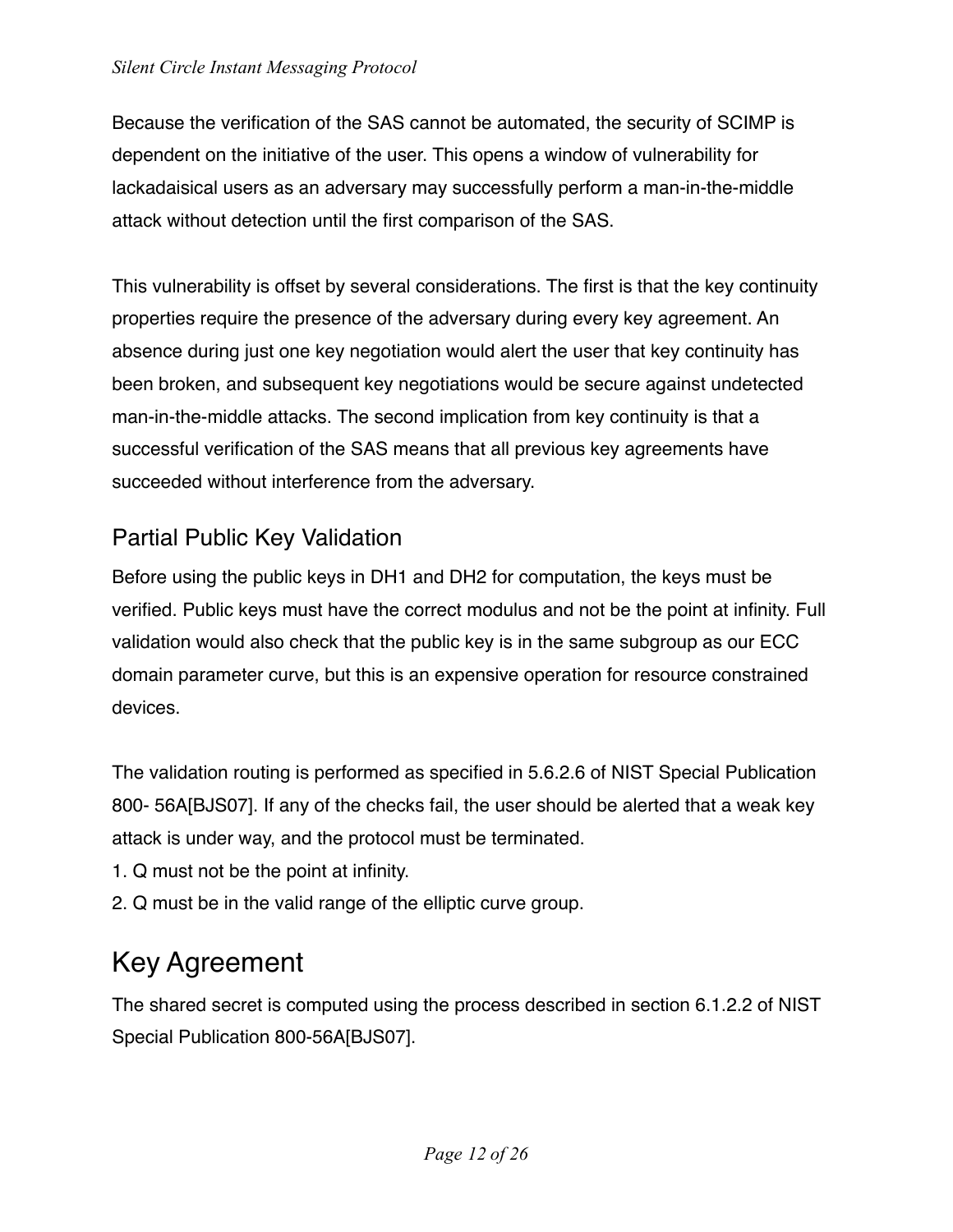Once the public key from the other party has been verified, the Elliptic Curve Cryptography Cofactor Diffie-Hellman (ECC CDH) Primitive is used to compute the shared secret Z as specified in section 5.7.1.2 of NIST SP 800-56A. Given (*q*, *F R*, *a*, *b*, *G*, *n*, *h*)1 as domain parameters, *dA*, one's own private key and *QB*, the other party's public key, compute *Z*:

$$
P = hd_AQ_B \tag{3.8}
$$

$$
Z = X_p \text{ (where } X_p \text{ is the x coordinate of P)} \tag{3.9}
$$

The next task is to convert *Z*, which is a field element, into a random bit string suitable for keying material. A naive approach might be to apply a hash function to *Z*, but this is problematic for two reasons: Hash functions are not guaranteed to have Pseudo-Random Function (PRF) properties, only collision and pre-image resistance. Secondly, hash functions need to be computed on random values in order to guarantee the randomness of their outputs. If the input is not random, the output of a static hash function can be easily reversed. Therefore, Krawczyk[Kra10] and a draft Special Publication 800-56C[Che10] from NIST separate randomness extraction and key expansion into two separate steps.

### **Extract**

Z is transformed into a random key derivation key Kdk using a MAC keyed with a salt value. KAPS uses a hash of all the messages sent and received Htotal for the salt.

| $H$ total = $H$ (commit    DH1    Pki ) - 256 bit hash | (1.10) |
|--------------------------------------------------------|--------|
|                                                        |        |

```
Kdk = MAC(Htotal,Z) - where Z is the DH of Pki and PKr (1.11)
```
### Enhance

Before the key derivation key is ready to be expanded for application specific purposes, the cached secret must be mixed in. The mixing is performed using the same function as the expand step, with cached secrets being used in the context field.

*Kdk2 =MAC(Kdk,1 || "MasterSecret" ||0x00 || MasterContext || 256) (1.12)*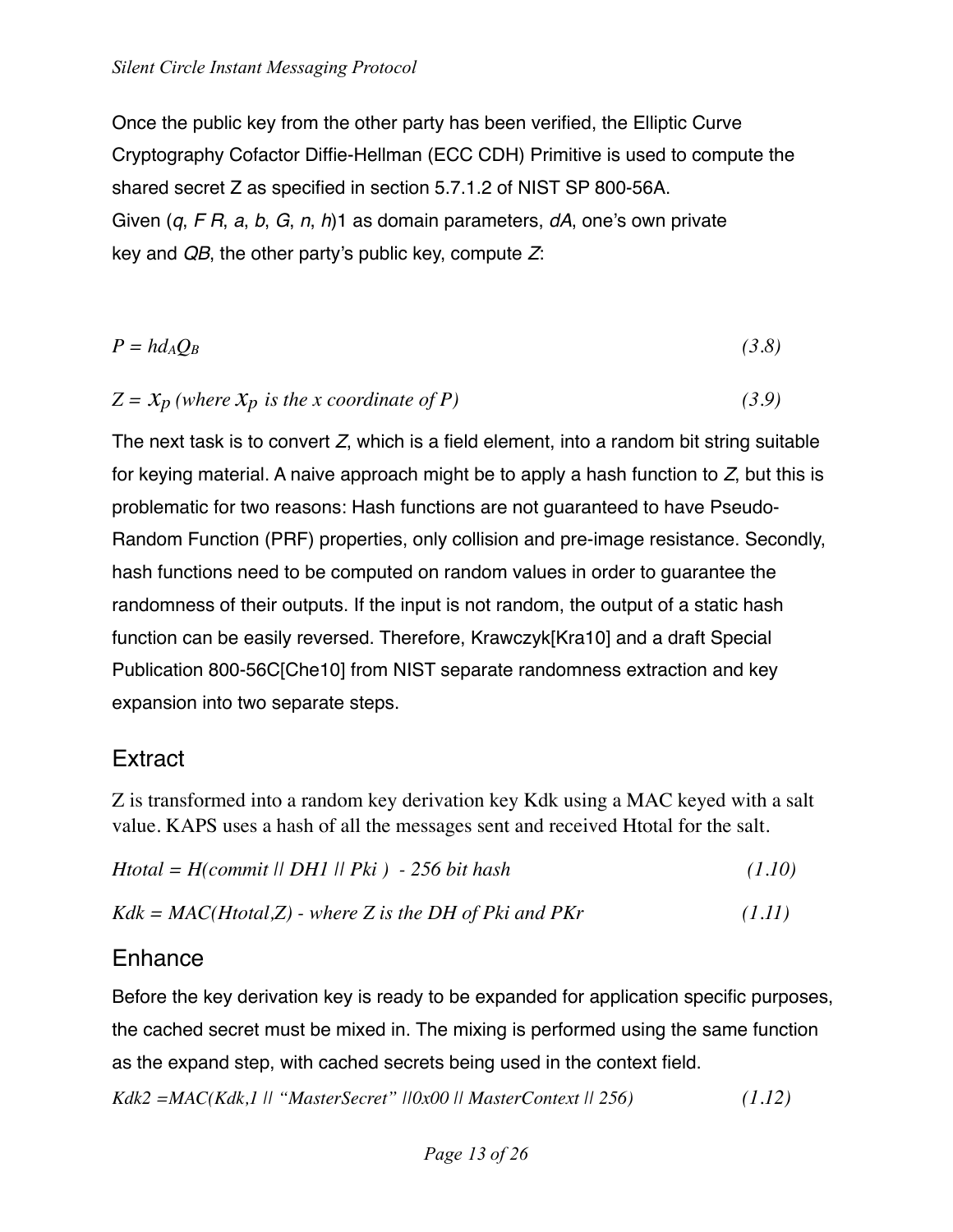*MasterContext = AlgorithmID || InitInfo || RespInfo || SuppPubInfo || SuppPrivInfo (1.13)*

Where *AlgorithmID* describes the algorithm: "SCimp-ENHANCE" InitInfo is identifying information for the initiator: strlen(Initiator's JID) II (Initiator's JID)

*RespInfo* is identifying information for the responder strlen(responder's JID) II (responder's JID)

*SuppPubInfo* is a nonce for which Htotal will suffice.

*SuppPrivInfo* is the cached secret (if it exists): len(cs) || cs. If no cached secret exists for this agreement, the length of cs is 0 followed by nothing: 0

### Expand

Finally, *Kdk2* is expanded using the *KDF* for SCIMP to generate a separate master session key for each direction of the secure symmetric conversation. The context in this case is a simplified version of the master context.

| $K$ ItoR = $KDF(Kdk2, "InitiatorMasterKey", Context, 256)$                              | (3.14) |  |
|-----------------------------------------------------------------------------------------|--------|--|
| KRtoI = KDF(Kdk2, "ResponderMasterKey", Context, 256)                                   | (3.15) |  |
| The SCIMP key derivation function is defined as the L left most bits of the MAC         |        |  |
| computed in the following way, where $L$ must not exceed the size of the MAC function's |        |  |
| output:                                                                                 |        |  |

*KDF(K, Label, Context, L) = MAC(K, Counter||Label||0x00||Context||L) (3.16) K* is a secret random bit string.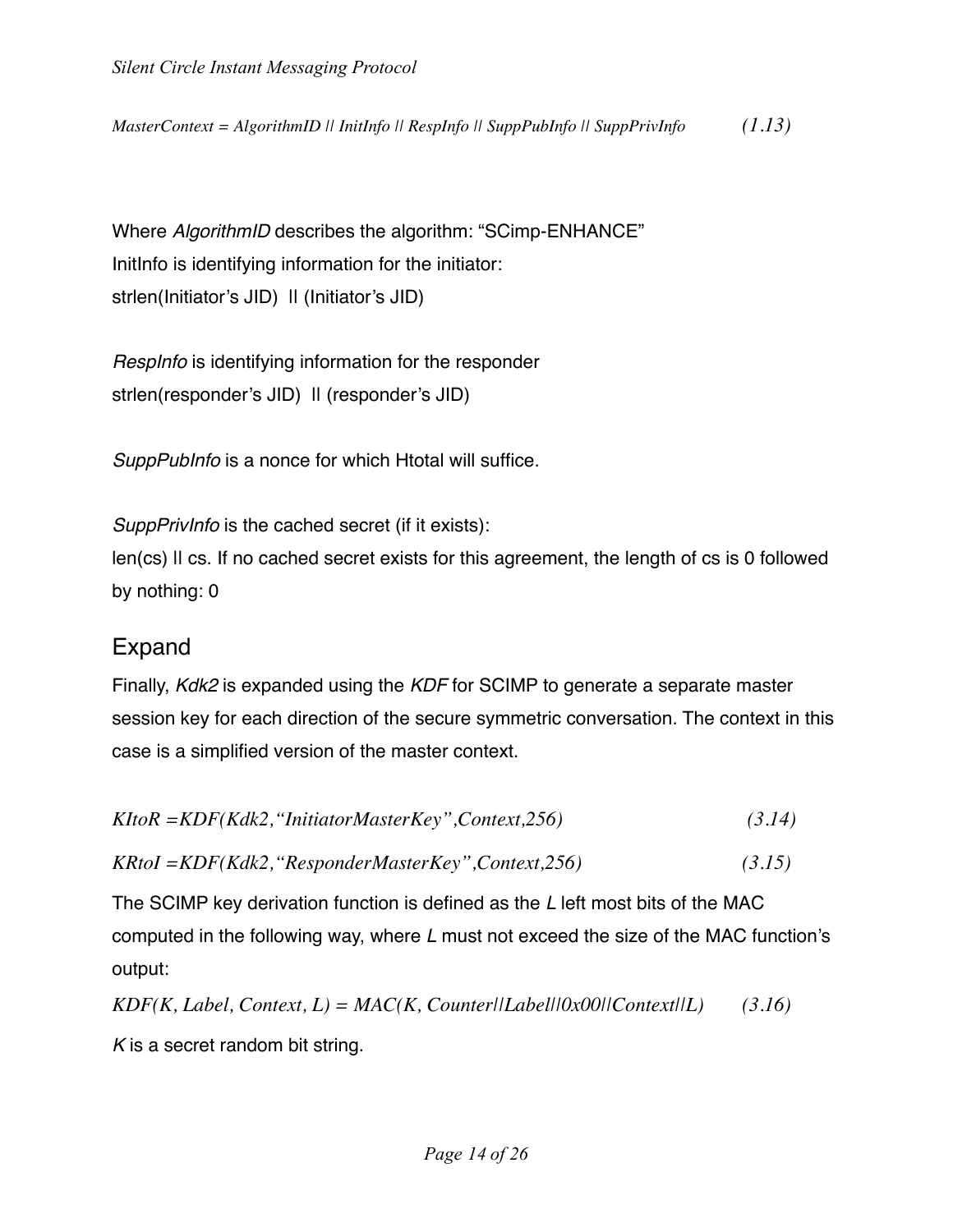*L* is the length in bits of the output key material encoded as a 4 octet integer. Label identifies the purpose of the output key material.

*Counter* is required by NIST Special Publication 800-108[Che09] and is always 1 since we limit the output length of the KDF to be less than the output length of the MAC. The counter is encoded as a 4 octet integer.

*Context* is a binary string that ties the output key material to the particular situation in which it is being used.

#### *Context = InitiatorJIDInfo | ResponderJIDInfo | SupPubInfo*

*InitiatorJIDInfo* is identifying information for the initiator: len(Initiator JID)| Initiator JID. *ResponderJIDInfo* is identifying information for the initiator: len(Responder JID)| Responder JID *SuppPubInfo* is a nonce for which Htotal will suffice.

As soon as intermediate keys *Kdk*, *Kdk2*, and other intermediate key material is no longer needed, or if there is an error they must be erased from memory.

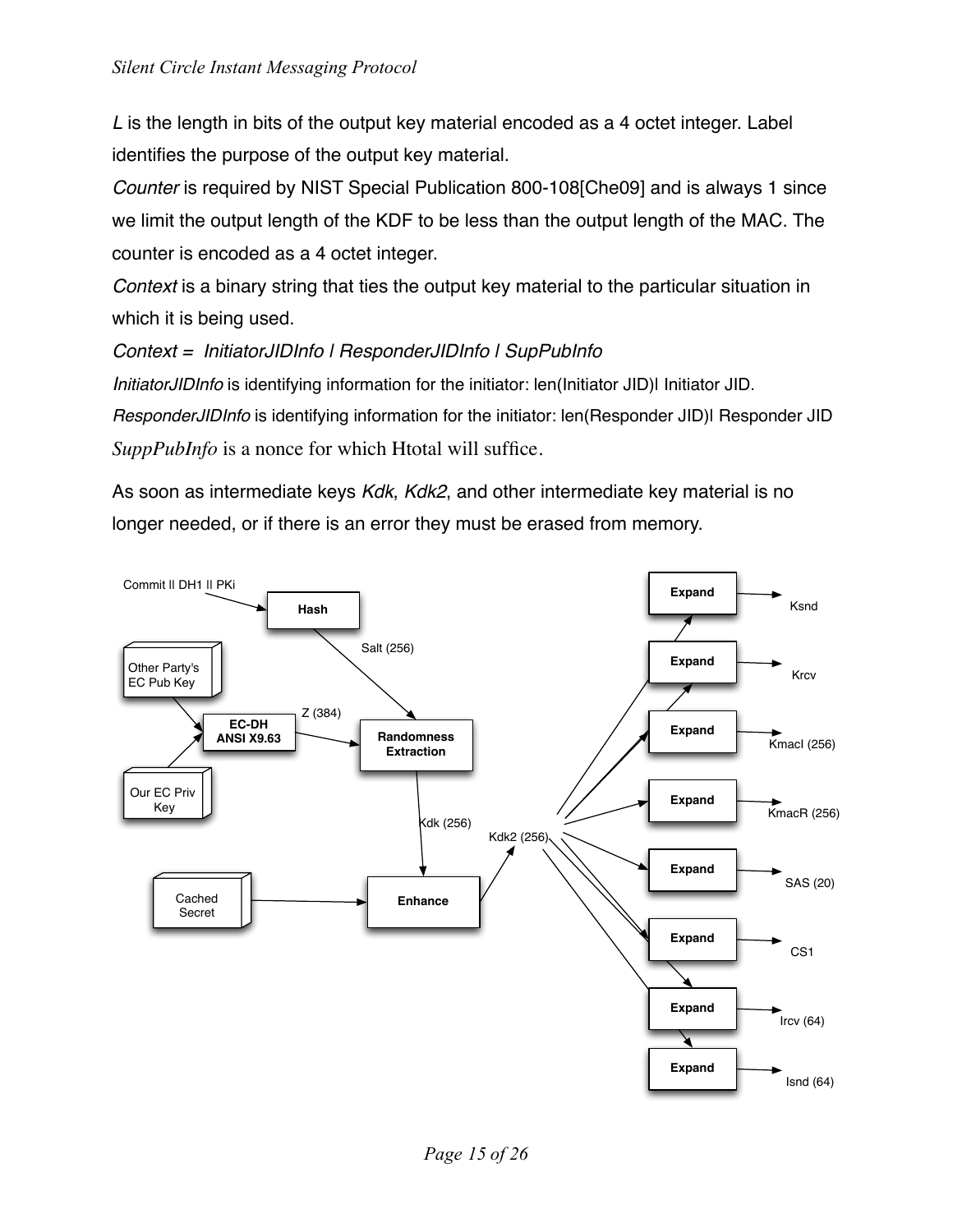# Key Confirmation

The last step in the protocol involves giving the other party assurance that the protocol completed successfully and that he is in possession of the correct symmetric key. This is accomplished by sending a MAC computed on a known value under a key derived from *Kdk2*. The initiator's confirmation is sent in the DH2 message, and the responder's confirmation is sent in the Confirm message.

| $KmacI = KDF(Kdk2, "InitiatorMACKey", Context, cipherLen)$ | (3.18) |
|------------------------------------------------------------|--------|
| $KmacR = KDF(Kdk2, "ResponderMACKey", Context, cipherLen)$ | (3.19) |
| $maci = MAC(KmacI, Htotal)$ (first 64 bits)                | (3.20) |
| $macr = MAC(KmacR, Htotal)$ (first 64 bits)                | (3.21) |

After the key confirmation has been successfully validated, parties update their cached shared secret cs. (Provided a man in the middle attack was not suspected as noted in section 3.7) The previous shared secret is erased and replaced with the new shared secret as calculated in equation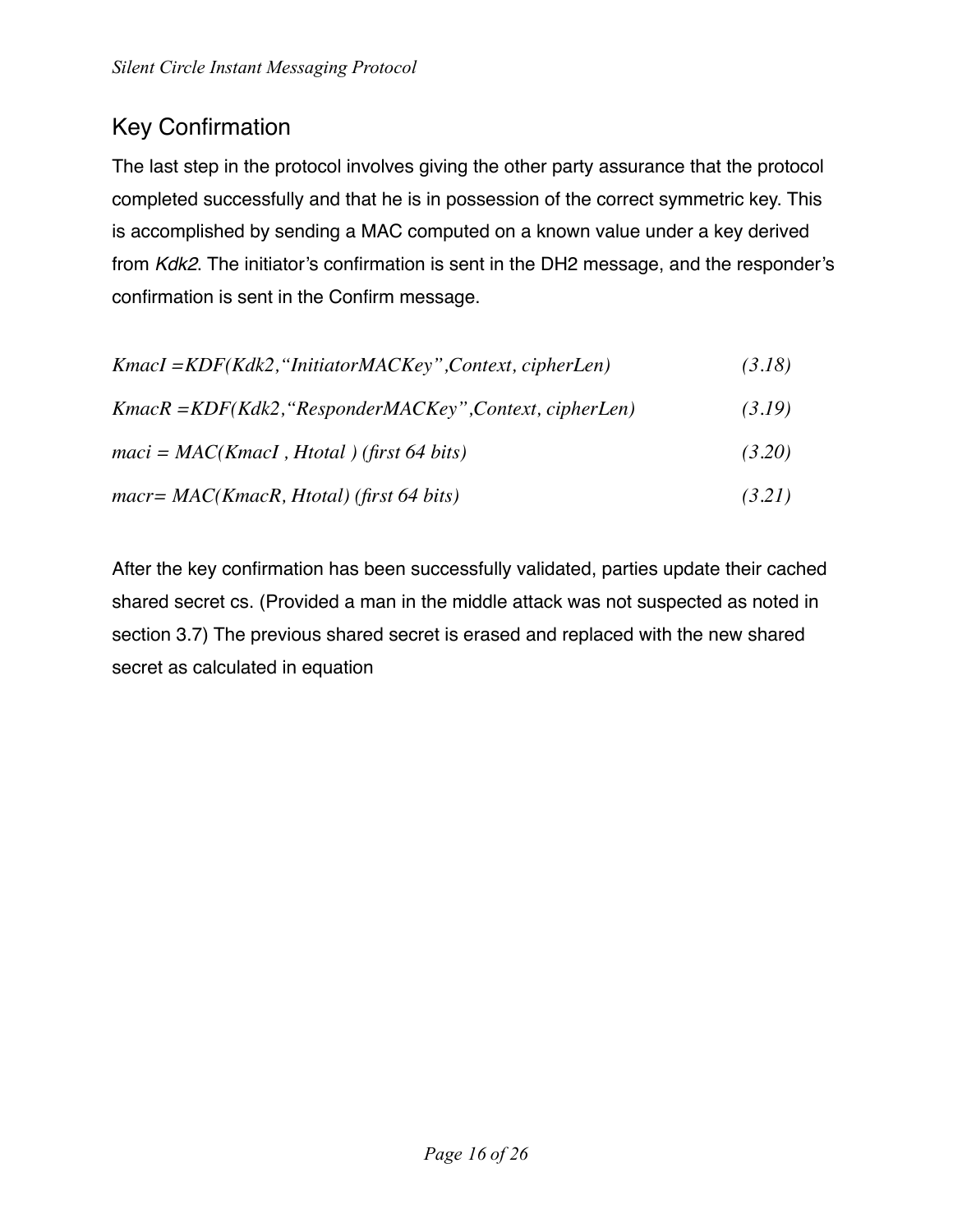# <span id="page-16-0"></span>Message Encryption

SCIMP encrypts the actual message payload using AES in CCM block cipher mode. The CCM mode of operation defines an authenticated encryption scheme, the security of which rests on a single cryptographic primitive, the block cipher. CCM is also attractive due to its ability to authenticate cleartext header data in addition to cipher-text data.

Each message is encrypted with a distinct key. The actual key material is split in half and the upper is used as the key while the lower bits are used for the Initialization Vector. A sequence number is also fed to the CCM algorithm to limit replay protection.

### Initial Message Index

SCIMP uses the *KDF* to compute the initial sequence number for the CCM encryption process. Since this function is only called once for any master key, the static nonce is appropriate.

 $sessionId = H($  strlen(initiator JID)  $\Box$  (initiator JID)  $\Box$  I strlen(responder's JID)  $\Box$ (responder's JID) )

*iSnd = KDF(Kmaster , "InitiatorInitialIndex", sessionId ||0, 64)*

*iRcv = KDF(Kmaster , "InitiatorInitialIndex", sessionId ||0, 64)*

Each addition index number is an increment of the previous.

*iSnd1* = *iSnd* + 1;

### Forward Secrecy

SCIMP uses distinct keys to encrypt each message and in each direction. The initial *Ksnd* and *Krcv* keys are created from the expansion process as described above. SCIMP then derives further key material using a hash based key derivation function that is compliant with NIST Special Publication 800-108[Che09] section 5.1.

Since each key is computed from the previous using the non-invertible key derivation function the result is a chain of keys that protects the security of prior messages when a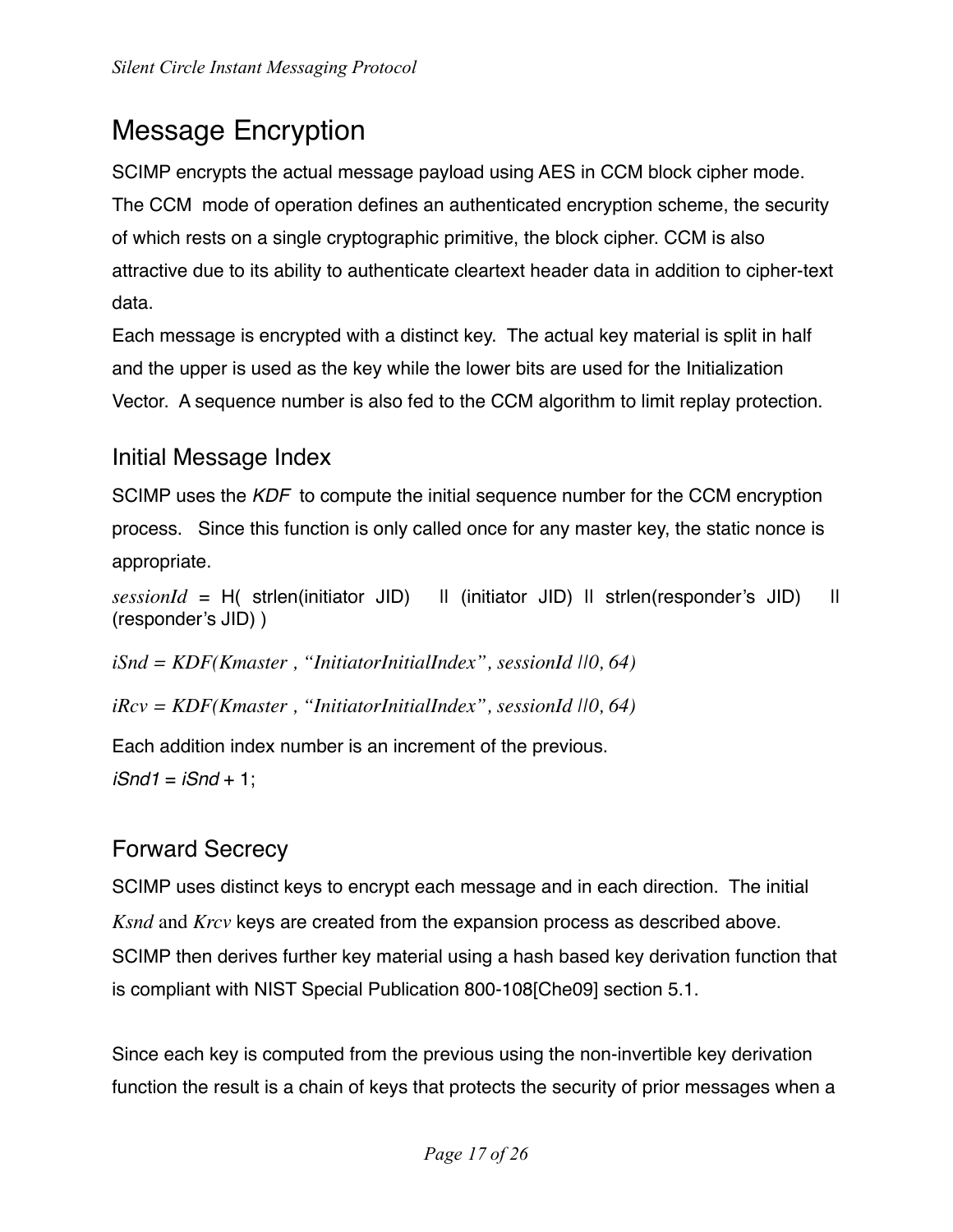single key is compromised. Keys are also erased from memory as soon as they are no longer needed to prevent unneeded leakage in the event that a device is forensically analyzed.

Each key is derived by hashing the previous key with the session identifier as well as the message index. The initial message index is computed from the key expansion process

*K0 = KDF(Kmaster,"MessageKey",session identifier||i0)* 

*Kn = KDF(Kn−1, "MessageKey", session identifier||iN)*

Where i0 and iN correspond to the appropriate index for that direction (iSnd and iRcv).



SCIMP Message Key Derivation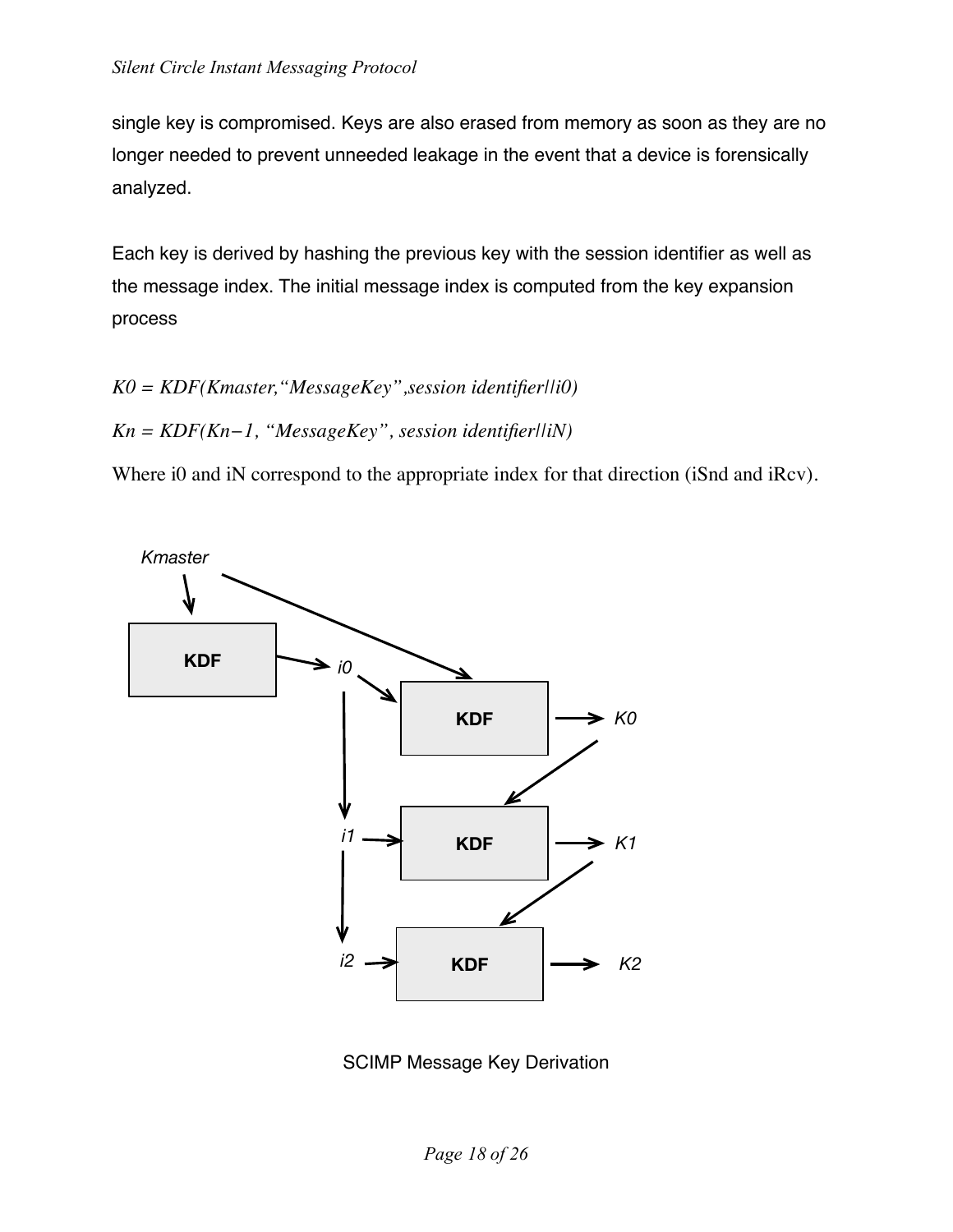# Padding and CCM

The data passed to CCM is padded. Messages shorter than 32 bytes are padded to 32 bytes and messages longer than 32 are padded to the next multiple of 16. The actual byte used to pad is the number of bytes added to pad. For example a message of 9 bytes long will have an addition 21 bytes of 0x15 added.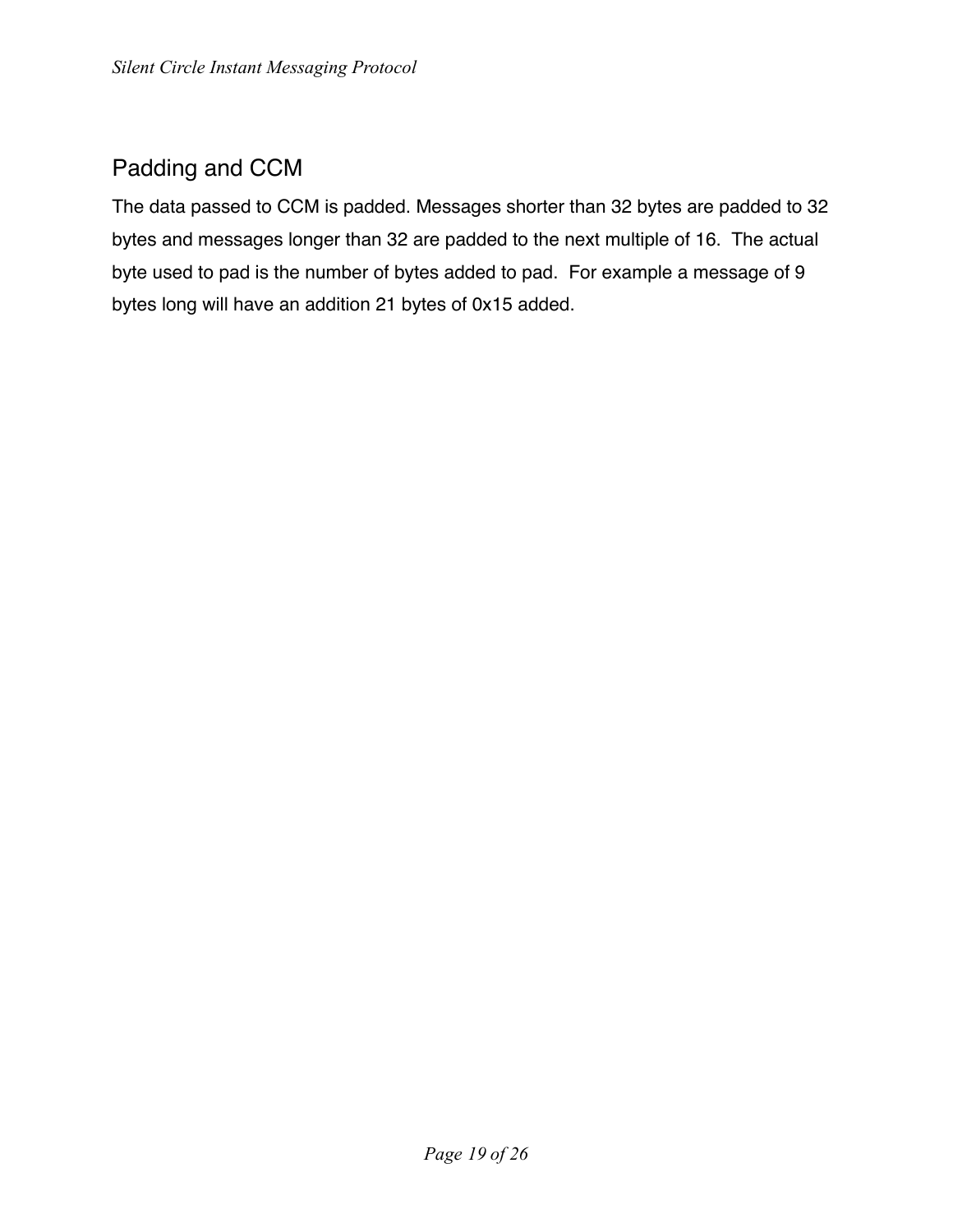## Example Message Processing

- 1. Bob generates a ECDH key pair and computes and send the hash Commit Packet.
- 2. Alice Receives the hash commitment from the initiator and generates her own ECDH key pair, sends the public key in a DH1 message
- 3. Bob receives DH1 message. Verifies that shared secrets match as expected. If not, warn user of a man-in-the-middle attack. Verifies that the responder's public key is valid using the algorithm specified Computes master and session keys. Sends DH2 with confirmation MAC.
- 4. Alice Receives the initiator's DH2 public key. Verifies the hash commitment received earlier. Verifies that the shared secrets match as expected. If not, warn the user of a man-in-the-middle attack. Verifies the initiator's public key. Compute master and session keys. Verifies the confirmation code. Update shared secrets. Sends her confirmation code in a confirm packet
- 5. Bob receives and verifies the confirmation code. Updates shared secrets. and is read to send messages.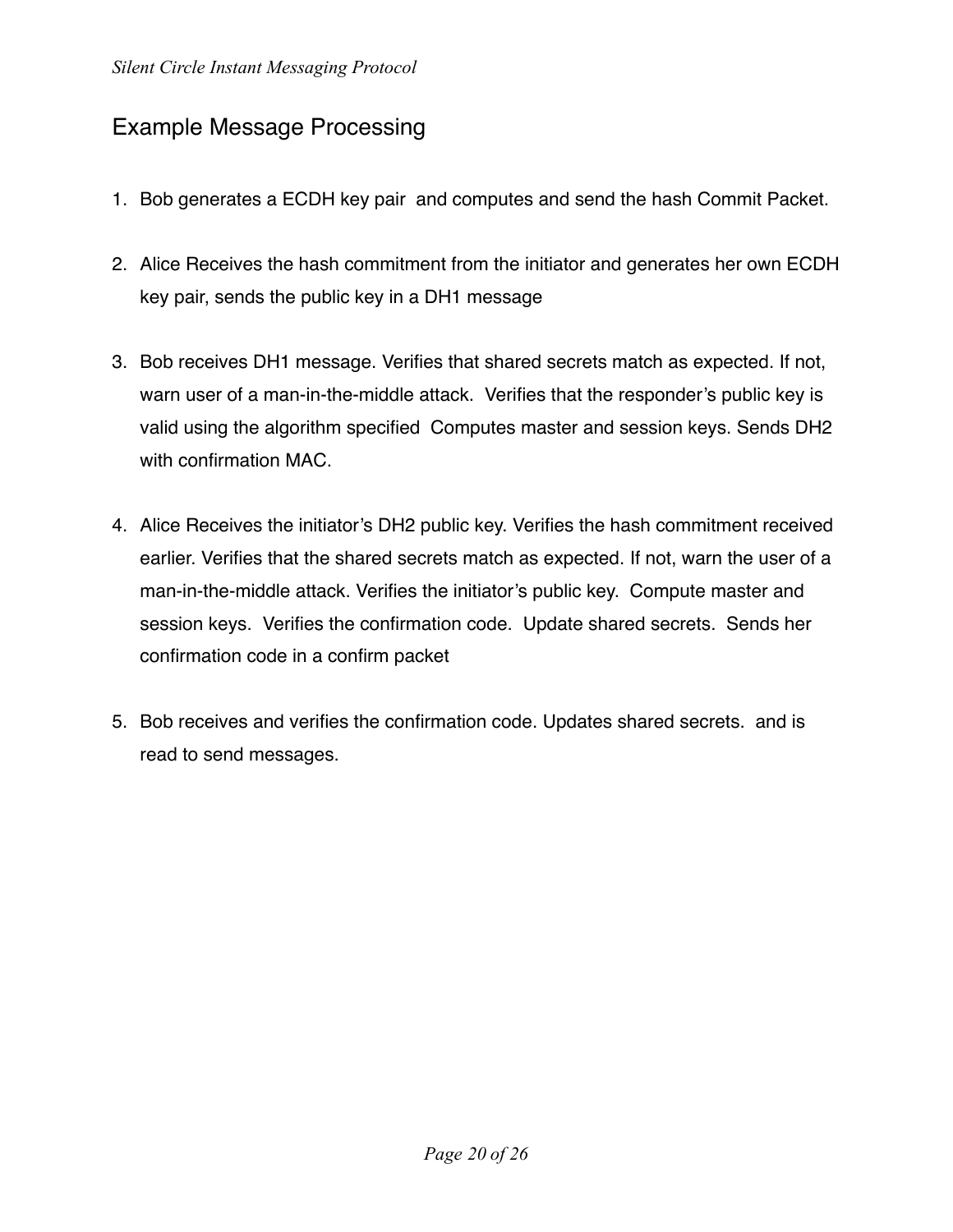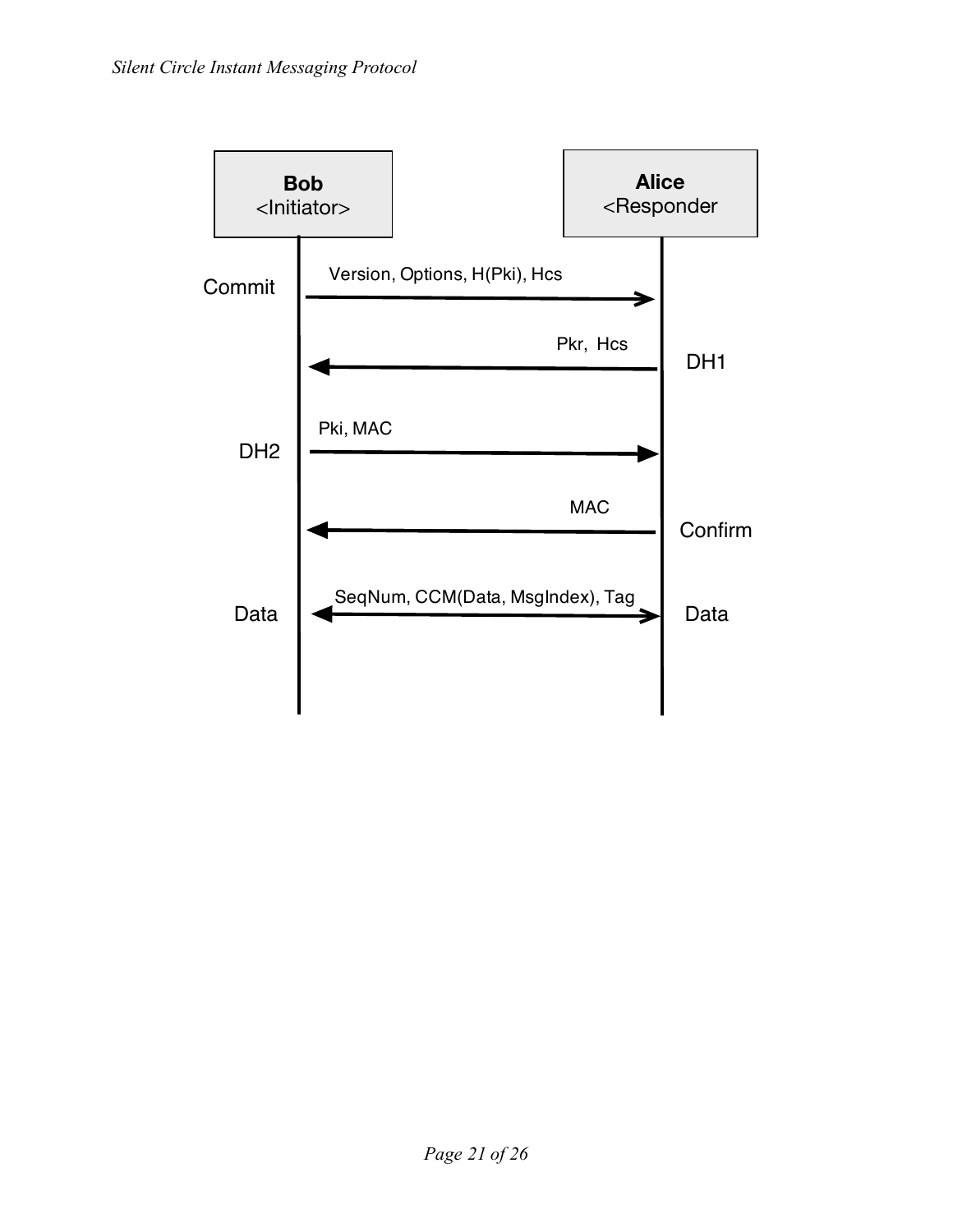# <span id="page-21-0"></span>Protocol Details

SCIMP can be transported over a variety of wire formats. SCIMP support JSON, XML or a more compact binary format.

The version of SCIMP the Silent Circle uses encodes the protocol as JSON packets wrapped in a Rad64. AS mentioned above SCIMP uses 4 kinds of packets to establish the secret keys: commit, dh1, dh2 and confirm.

Commit is the start of the keying process, where the initiator creates a ECC key pair but only send a hash of the public key, along with some HMAC information that might indicate if they have had a shared secret in the past.

```
{
     "commit": {
         "version": 1,
        "cipherSuite": 1,
         "sasMethod": 1,
         "Hpki": "s18C+pKU2b81vysPfnRsviMieziZ5i0YrbQXpkdzgSo=",
        "Hcs": "bx/ScjJQU1s="
     }
}
```
When the recipient receives a Commit, it check packet for valid options and then creates it's own ECC key and responds by sending the public key back to the initiator with a DH1 packet. It also includes a HMAC of a previously shared secret.

```
{
     "dh1": {
         "PKr": 
"MGwDAgcAAgEwAjEAsI23okNBcGV1qy0RsliSKBpQNf3095weuQXsfcur4s0r9+hpA3jlg75RIcTYiPByAjAto
kuW22OFhAb63ZiDmdE3an06aGJaCT4Ywmy3ywYWDJrkIrkIVcHAdxfupjoN/A0=",
        "Hcs": "Sgd9nFcLvYs="
     }
}
```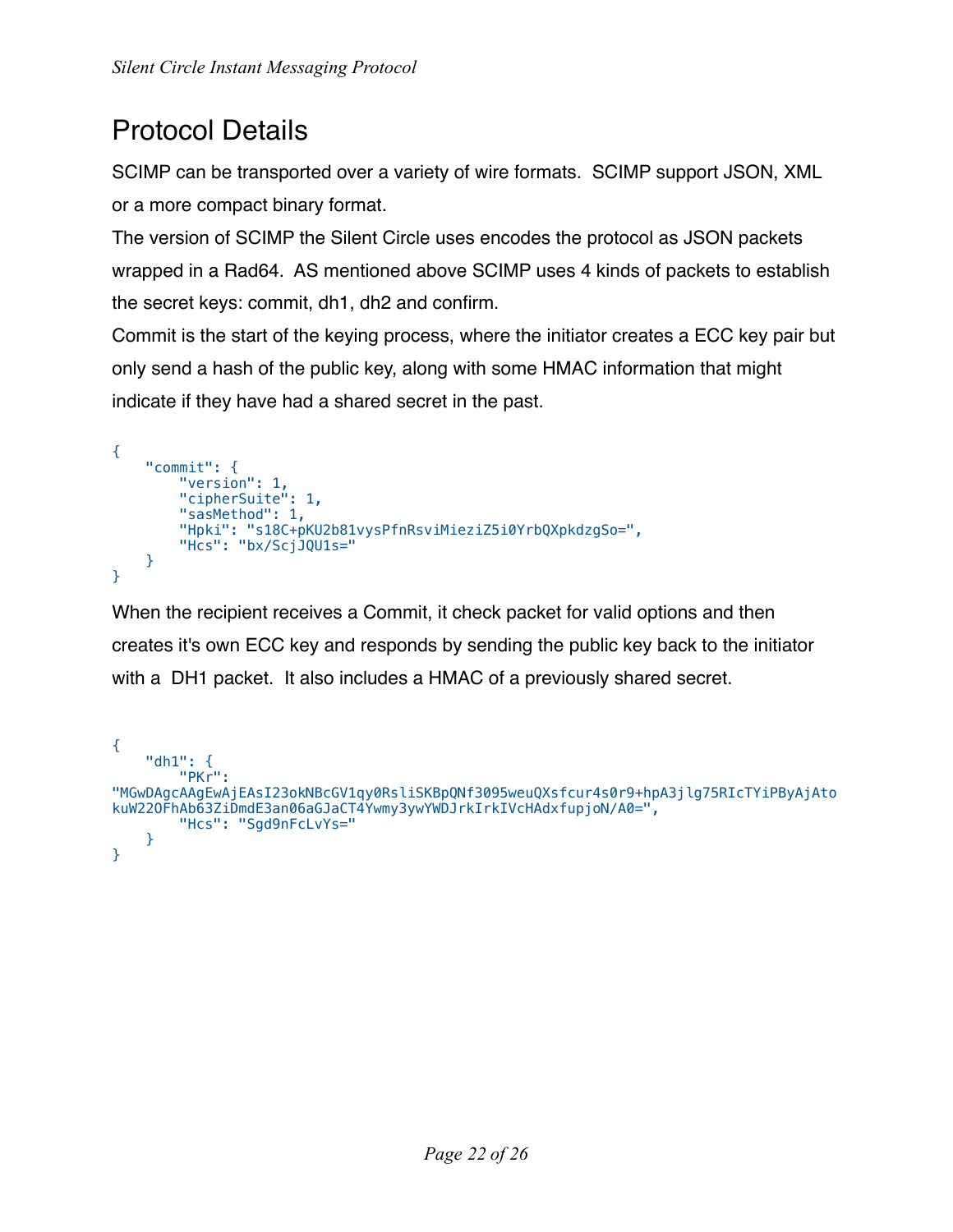At this point the Initiator has enough information to complete the ECC - Diffie Hellman process, and derives both the sending and receive communication keys. The initiator then replies with a DH2 packet which contains a copy of the public key it previously send a hash of and a HMAC of the current shared secret.

```
{
     "dh2": {
         "PKi": "MG0DAgcAAgEwAjEAmS2t3VvYXkSYLWuZ4vDQfJpL2VrCxOrkj2E4v/
6EOxfk9USrdLnVUIhHbSmVpD5vAjEA93WVAfM9STK3zPV2M4NuJlcrGlvCD/
CVhClxtpua6lEBHi5E5bPOTrFszlmrF7qd",
         "maci": "KeO29YxeB80="
     }
}
```
The recipient uses the DH2 information to complete it's ECC - Diffie Hellman process and derives a copy of the communications keys also. To ensure that both sides are on the same page, the recipient replies with a CONFIRM packet which contains an HMAC of the new shared secret.

```
{
     "confirm": {
         "macr": "/jo+3Bz8dPw="
     }
}
```
Once a the keys are established, SCIMP can then send the user message using a DATA packet. The actual message is encrypted using AES in the Counter with CBC-MAC (CCM) mode. This provides us a message authentication code of both the message and the sequence number.

```
{
    "data": {
 "seq": 51323,
 "mac": "ykRzxqvCR4lPj2/yL38C+Q==",
        "msg": "s8o4Ad8qn45uXauVAPAWFQ16Ns2jeV0D3ADYGreCNXW6STs6IW/
dx8Om6VAUgpuKVRg4WPBGUHvbqqv91AQ/Sw=="
    }
}
```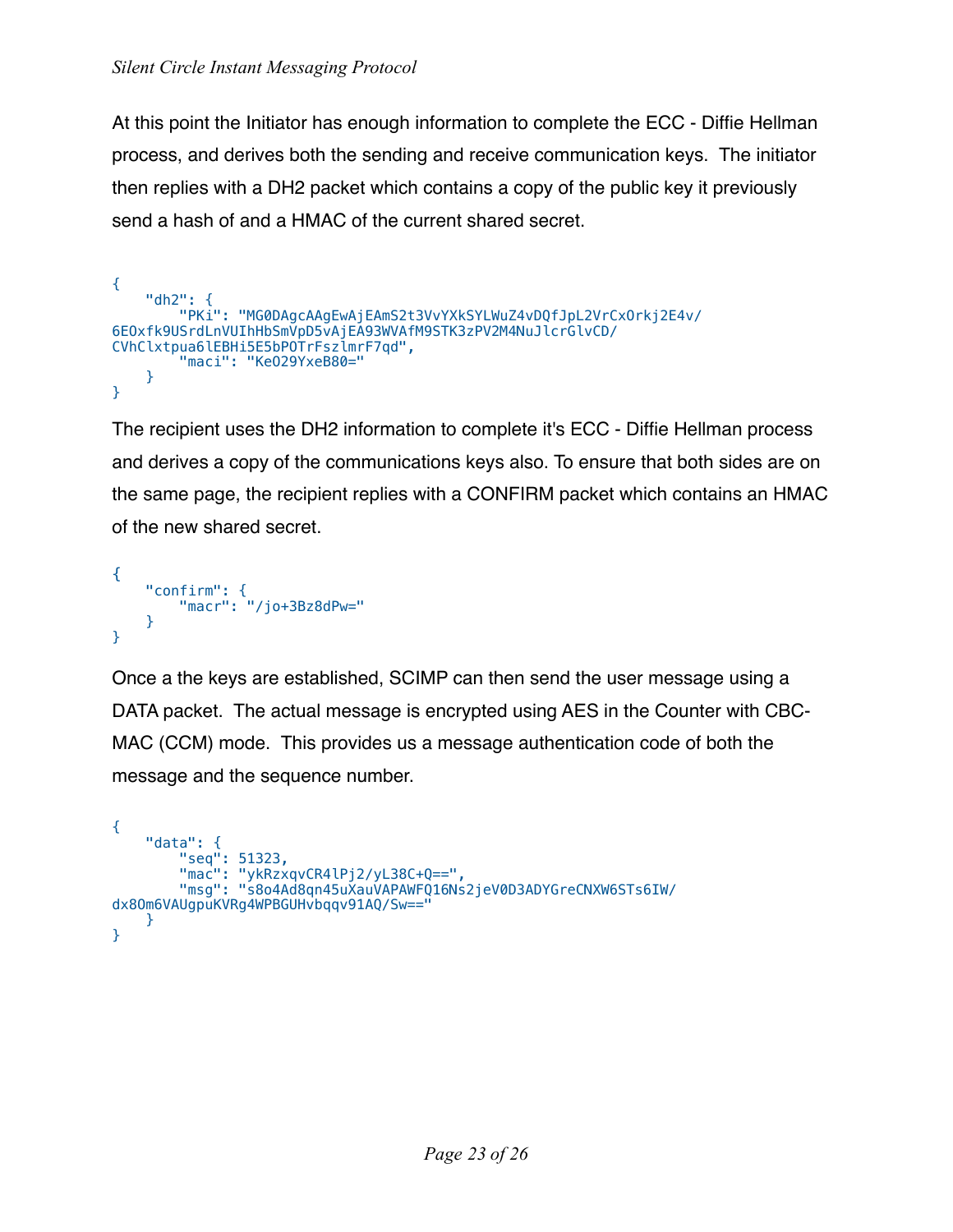In order to ensure that the messages arrive intact over protocols such as XMPP the JSON packets are encoded in rad64 with a header or "?SCIMP:" and terminated with a period. For example when the last data packet goes over the XMPP, it actually looks like.

#### **Example SCIMP Message**

<message type="chat"from='[velma@silentcircle.com](mailto:vinnie@silentcircle.com)' to='[daphne@silentcircle.com](mailto:daphne@silentcircle.com)' id="0FF6CF98-32FE-4EED-9DEF-D66A0E50EA8F"><body/><x xmlns="[http://](http://silentcircle.com) [silentcircle.com"](http://silentcircle.com)>? SCIMP:ewogICAgImRhdGEiOiB7CiAgICAgICAgInNlcSI6IDE1MDcyLAogICAgICAgICJtYWMiOiAiZlp YYURlQ1ljVTA9IiwKICAgICAgICAibXNnIjogIkloT051Sm9kK0Fjb09KQ1prZ0xHQXliSmJjbC9WNzhl cmMrSFY4K1FHcUJ2cEdlb2RaSWZwNTRKVWluU2g0N0lZTjFORkJOaXBjTVdubWlsMXVtbi9pcG5rVk8rd VJZdUJuQjdpZXZEK1pZQzBYV0hHQWQ3WWJtOWRsYkpSd0oyIgogICAgfQp9Cg==.</x></message>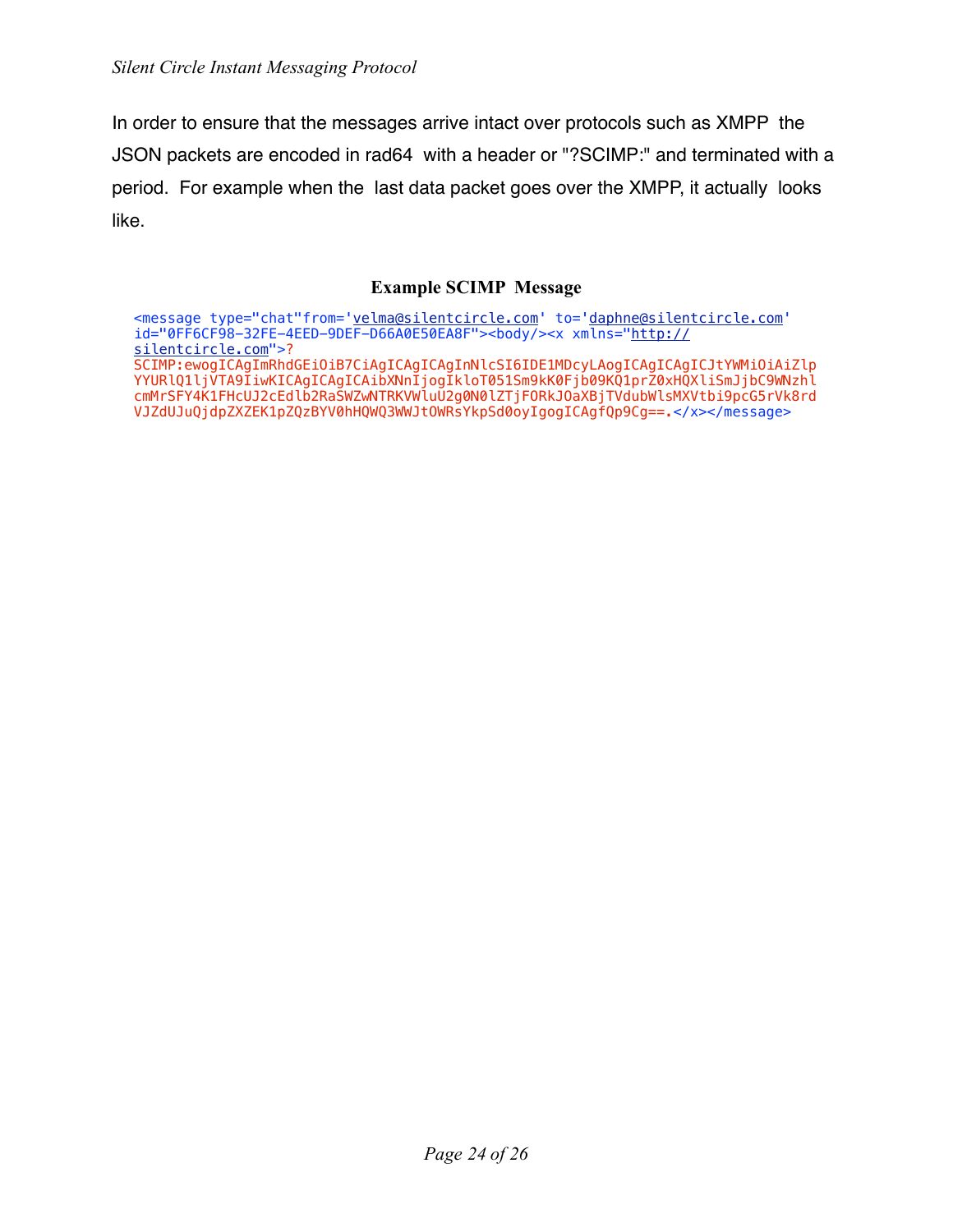# <span id="page-24-0"></span>Appendix A: Document History

| Date     | Rev  | Author | Change                                     |
|----------|------|--------|--------------------------------------------|
| 6/1/12   | 0.1  | vin    | First complete draft.                      |
| 6/5/12   | 0.2  | vin    | Updated API names to start with SCimp      |
| 6/19/12  | 0.3  | vin    | exchange CCM for GCM                       |
| 6/20/12  | 0.4  | vin    | SCIMP messages are Rad64 with SCIMP header |
| 6/21/12  | 0.5  | vin    | minor protocol text corrections            |
| 7/16/12  | 0.6  | vin    | Added message ID to SCimpProcessPacket()   |
| 8/21/12  | 0.7  | vin    | hTotal needed to be a 256 bit hash         |
| 8/31/12  | 0.8  | vin    | minor corrections to hash lengths          |
| 10/19/12 | 0.9  | vin    | cleanup and split API into separate doc    |
| 10/22/12 | 0.10 | vin    | corrections, kudo JimB                     |
| 12/5/12  | 1.0  | vin    | Updated authors                            |